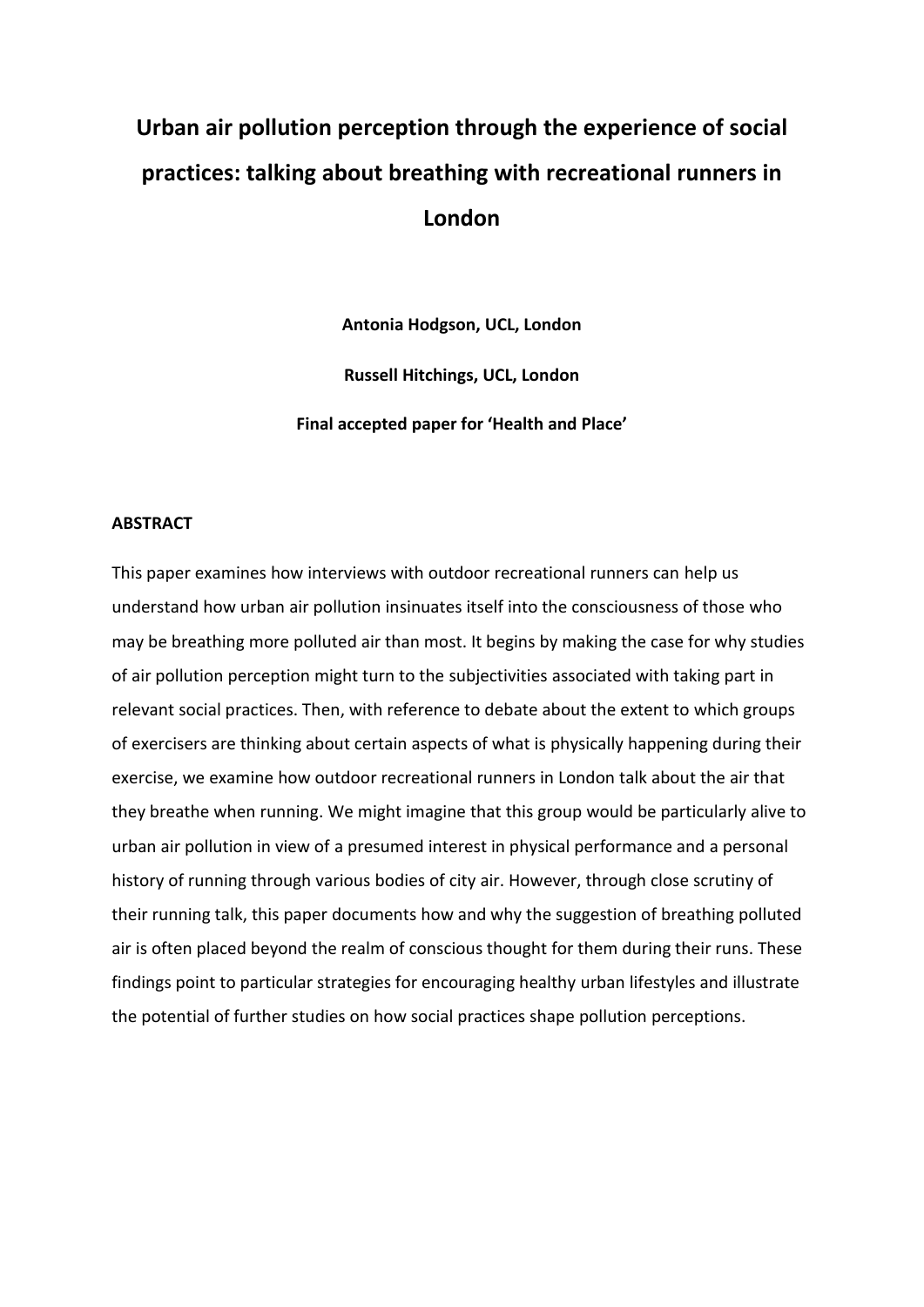**Keywords:** Air pollution perceptions, recreational running, social practice theory, qualitative interviewing, embodied exercise, public health promotion

# **Highlights**

- Argues that air pollution perception research might turn to the lived experience of taking part in the social practices that put people at risk
- Develops this approach through a study of urban recreational runners in view of the health benefits of running but also the associated pollution exposure
- Presents the results of an interview study focused on the experienced breathing of recreational runners in London and how air quality features within this
- Documents how and why the suggestion of breathing polluted air is often placed beyond the realm of conscious thought for this particular group of runners
- Argues for further research on how the pollution 'perception gap' can be examined through social practices in view of a prevailing focus on residential location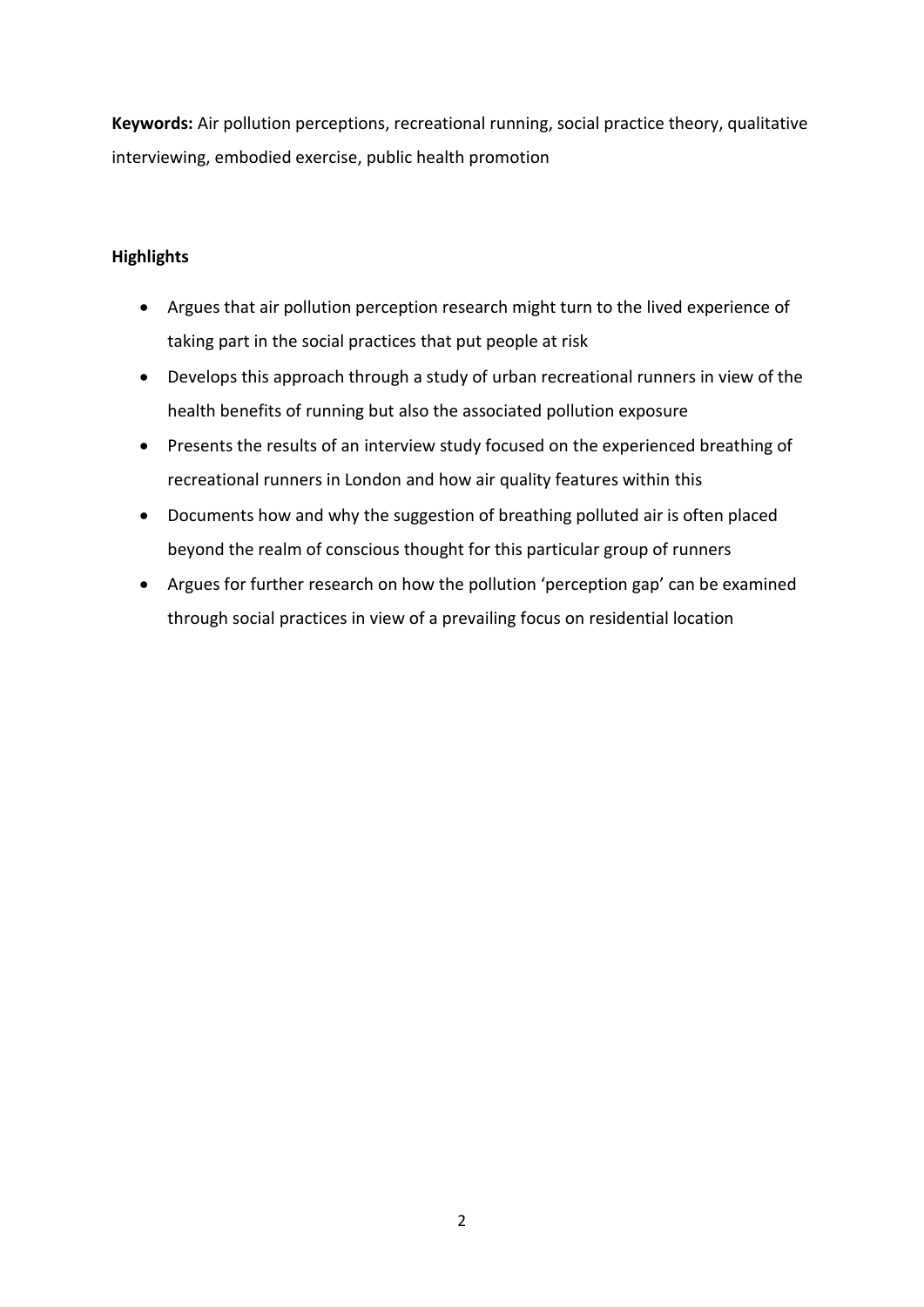# **1. INTRODUCTION**

In line with its continued growth in international popularity (Schreeder et al. 2015), recreational running has become one of the most common forms of exercise in the UK (Sport England 2017). Running can take place in a variety of environments, can be done alone or in a group, is comparatively low-cost, and requires little specialist knowledge or experience to get started (Shipway and Holloway 2010; England Athletics 2013). All this makes running an easily accessible form of exercise, particularly when finding the time to exercise in modern societies means working around what are often felt to be increasingly busy schedules (Hitchings and Latham 2016; England Athletics 2017). From a public health perspective, this is a positive trend, since the health and wellbeing benefits of regular aerobic exercise are numerous. They include reduced risk of chronic health conditions such as coronary heart disease, obesity, diabetes and stroke, as well as improving mental health by enhancing mood, self-esteem and reducing fatigue (Department of Health 2011).

Yet the environments in which people run are not always conducive to health. Urban air quality is of particular concern in this regard due to the effects of emissions from vehicles, buildings and industry. So, though running is encouraged in terms of public health, those who run in cities, and who will likely be running at traffic level, are defined as an 'at risk' group, due to their increased exposure to vehicular pollution, which in many cities is the main source of air pollution (Carlisle and Sharp 2001; GLA 2017a). Those focused on athletic impact therefore advise exercising away from the roadside wherever possible when running in cities (Carlisle and Sharp 2001; Sharman et al 2004). In the UK, London's Air Quality Network (2017) goes as far as to suggest planning to avoid outdoor exercise during high pollution events and in heavily polluted areas. However, in most cities avoiding the roadside is difficult. Furthermore, it is not at all clear whether those who seek a healthy lifestyle through regular urban running are particularly attuned to the dangers of air pollution.

This paper examines how air pollution risk is refracted through the experienced breathing of London runners. Though other cities routinely experience far higher levels, pollution has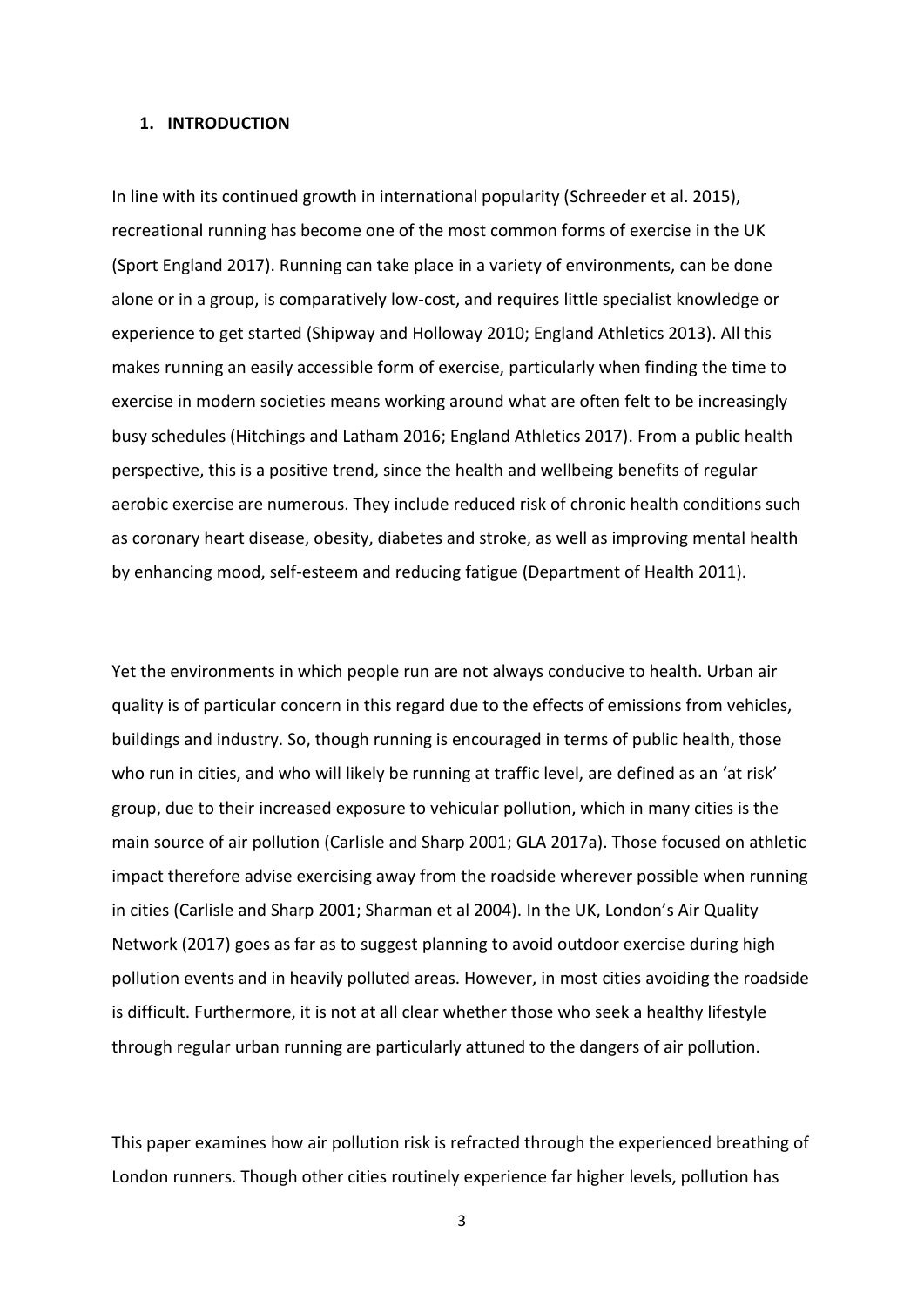recently become a priority for London policymakers as it has been recognised as one of the most polluted places in the country with over 9000 people being estimated to die each year as a result of its 'dangerously' and 'illegally' poor air quality (GLA 2017b:19). We begin by arguing that studies of air pollution risk perception might usefully turn to those taking part in relevant social practices. Then we consider what existing research suggests about the extent to which runners are actively thinking about the environments through which they run. After that, with reference to debate about the value of interviews in researching the exercise experience, we argue for scrutinising how established exercise 'practices' are partly sustained by particular combinations of talk and thought. This then leads to a discussion of the findings of an interview study with recreational runners in London and a consideration of how and why the suggestion of breathing polluted air when running is often beyond the realm of conscious thought for them. We end with the implications for public health promotion before arguing for the value of further studies on how social practices shape pollution perceptions in view of a prevailing focus on residential location.

## **2. LITERATURE REVIEW**

#### **2.1 Urban air pollution perception and the exercise experience**

As a product of modern industrial society, urban air pollution has become a significant public health hazard (D'Amato et al 2010; Wakefield et al 2001). One response from social researchers has been to explore how public 'perceptions' of this hazard can positively inform relevant policy (Bickerstaff and Walker 2001). Some of them have particularly highlighted the role of direct sensory experience in shaping perceptions, with sight and smell being particularly recognised as key sensory cues in shaping the awareness of air pollution (Bickerstaff and Walker 2001; Johnson 2012; Xu et al 2017). Johnson (2012) has, for instance, argued that individuals rely on sensory information more than any formalised air quality data because it is seen as more reflective of their immediate surroundings.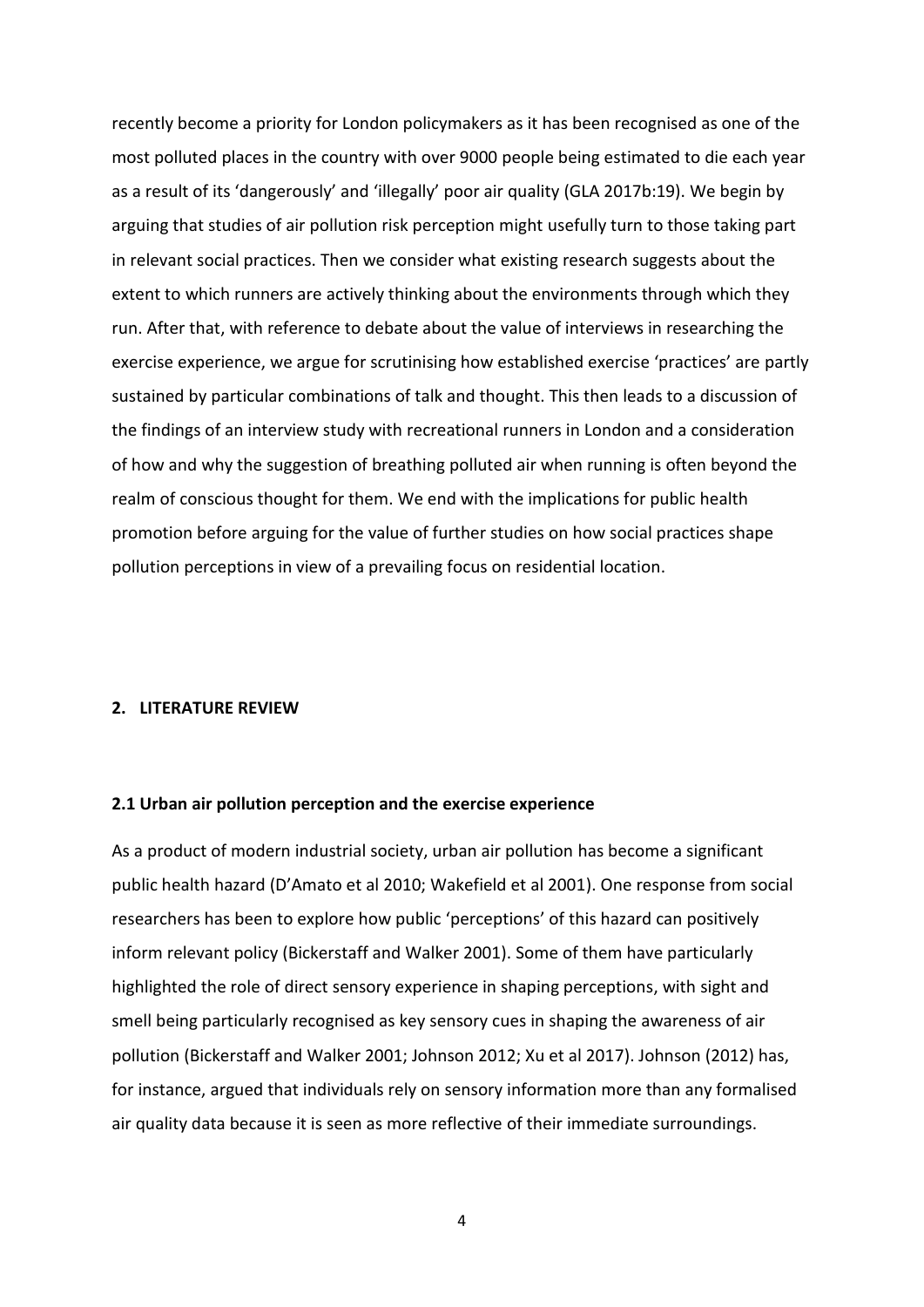These studies generally centre on those who live in specific areas (Xu et al 2017; Bickerstaff and Walker 2001; Johnson 2012; Day 2007), with various studies across the world exploring how particular groups of urban residents respond to local pollution risk (see, for example, Muindi et al 2014; Zhang et al 2014; Wakefield et al 2001). This focus makes sense when living in areas with greater pollution levels will likely translate into higher exposure. However, it is not only where you live that shapes exposure but also what you do. In this respect, there have been comparatively few studies on the relationship between specific social practices and the air pollution perceptions produced by taking part in them. Badland and Duncan (2009) consider the experience of 'commuting' in Australia to argue that those who commute through 'active travel' – running, cycling and other activities linked to greater pollution exposure – are relatively unfazed by this risk. Partly because their experience is short lived, Li et al (2016) document how international tourists to Beijing are more concerned about the implications of pollution for the quality of their photographs than any personal health impacts. Others have focused on cyclists and their experience of traffic related pollution (de Hartog et al 2010; Zuurbier 2010). This work considers the cost-benefit health playoff of cycling through polluted air but does not examine the detail of the experience. So, whilst there is certainly mention in the air pollution perception literature (e.g. Saksena 2011) of how certain 'lifestyle factors', such as the amount of time spent during activities outside buildings, may influence pollution perceptions, few have looked indepth at how the experience of taking part in particular activities plays into this process.

Were we to attempt to address this oversight, outdoor exercisers represent an excellent group with which to start because exercise puts them at particular risk (Sharman et al 2004). As a person's average daily dose of air pollution can be understood as a product of average pollutant concentration and ventilation rate, the dose received will vary depending on the level of activity being undertaken as well as the environment in which it takes place (Pope et al 2011). However, the enhancement of the respiratory process associated with exercise nonetheless generally entails the increased deposition of pollutants in the lungs due to increased ventilation (breathing more deeply and frequently), the inflammation of airway cells, and the impairment of nasal clearance (Carlisle and Sharp 2001; Sharman et al 2004; Rundell 2012; Cavalcante de Sá et al 2016). Smaller particles, such as those commonly found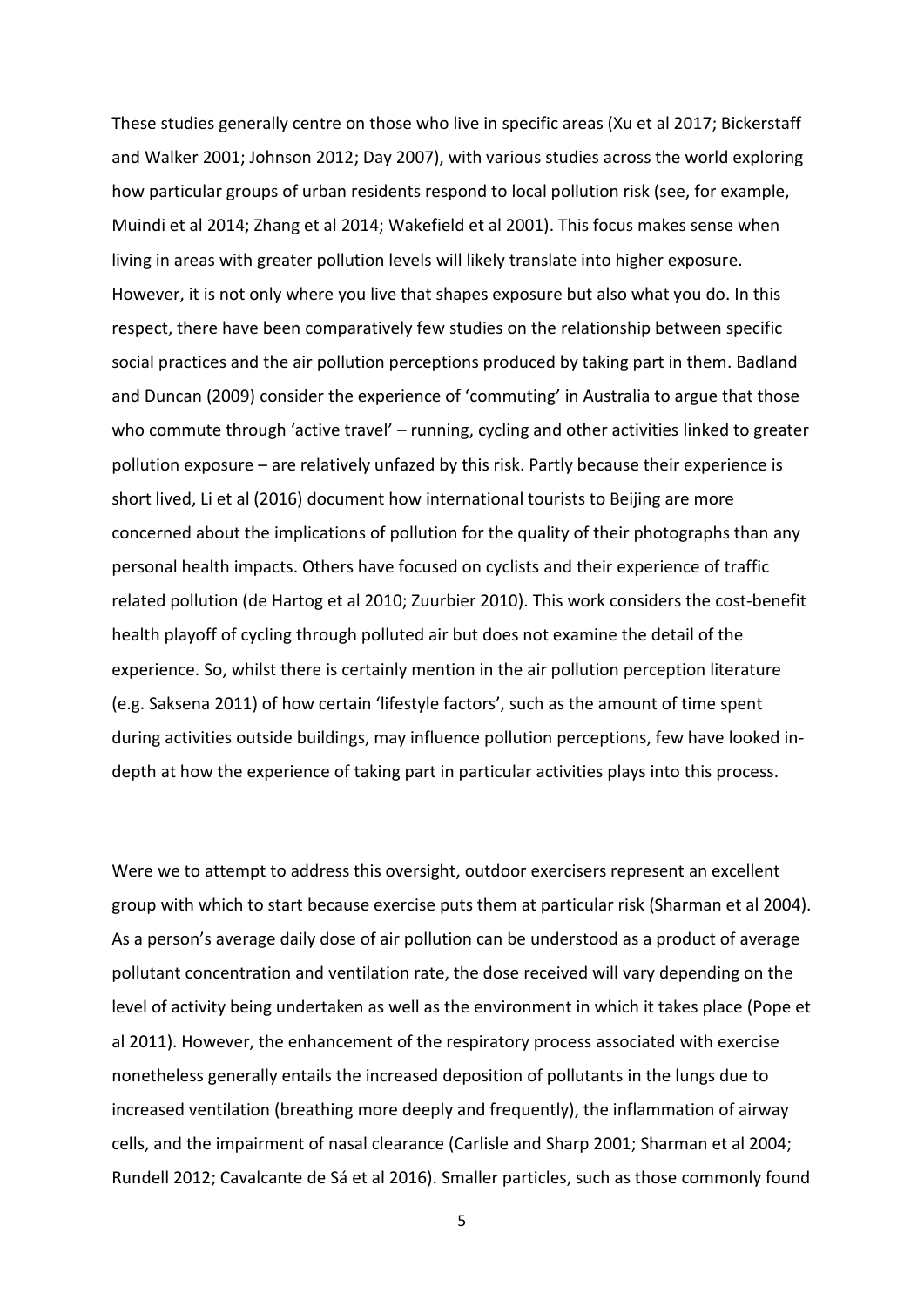in the fresh exhaust fumes that will likely be inhaled when in close proximity to road traffic are also thought especially problematic for exercisers because their size allows them to infiltrate the lungs more deeply (Rundell 2012). As a result of all this, air pollution has been argued both to decrease athletic performance in the short term and contribute to health problems in the longer term due to stress on the respiratory and cardiovascular systems (WHO 2016; Rundell 2012). However, most studies on this topic have focused on physiological impact by collecting data on matters such as blood gas concentrations, lung function and athletic performance (Sharman et al 2004; Rundell 2012; Helou et al 2012). Less has been said here about how outdoor exercisers themselves relate to air pollution.

The project on which this paper draws sought to respond to this situation through a focus on outdoor recreational runners in London. London is a city where the health impacts of air pollution are a growing concern. The size and scale of the city's road network, along with building emissions, make London one of the most highly polluted areas in the UK (London's Air Quality Network 2018). Cleaning up London's air has therefore become a priority for the Mayor of London and forms a significant part of London's newly proposed Environment Strategy (GLA 2017b). Strategies within that currently centre on cutting emissions from the most polluting vehicles with an emphasis on diesel, via the proposed Ultra Low Emission Zones and Toxicity Charge which form part of future plans to secure better air for London (GLA 2017a). This is in addition to anti-idling campaigns and strategies to promote fresh air squares, green walls and tree planting that have already been implemented by local authorities (GLA 2016). Though the pollution levels seen in this city may be lower than those found in others around the world, the health Implications of London's air quality for those who live, work and play in this city has become a topic of considerable concern.

# **2.2 How recreational runners relate to their environments**

As lifestyles have become more and more sedentary in many countries, encouraging regular physical exercise in order to improve the health of populations has become an increasingly important focus of public health research (McKenna and Riddoch 2003). With this in mind, a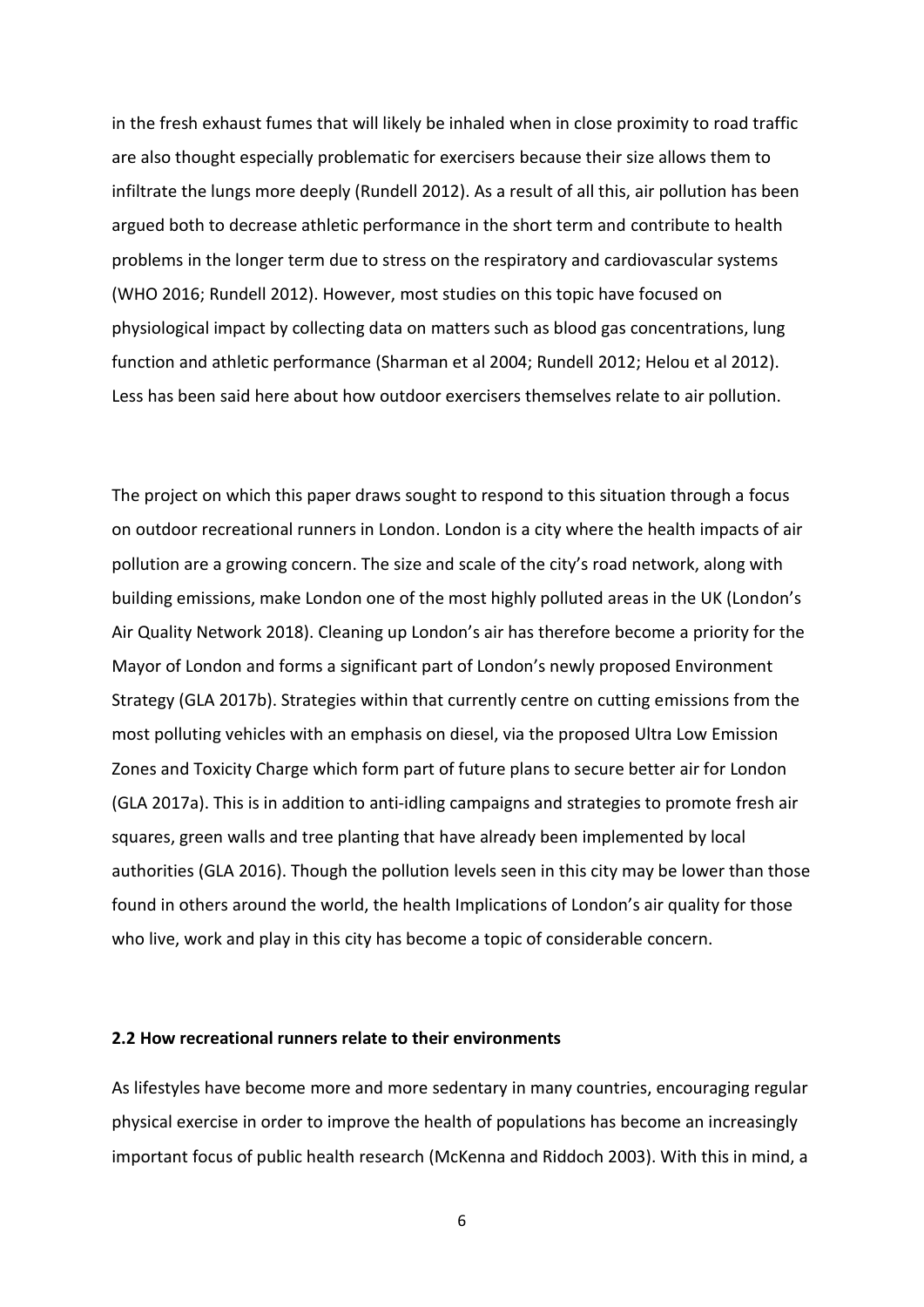number of qualitative studies have examined the recreational running experience with a view to further aiding its international growth (for example, Barnfield 2016; Hitchings and Latham 2017a; Shipway and Holloway 2010). Within this, an understanding of how it is to exercise in certain physical environments has been argued to have a valuable role in devising strategies to encourage greater participation (Hitchings and Latham 2017a).

The picture produced by this work in terms of how actively engaged runners are with their environments is, however, currently mixed. In some studies, for example, they would appear to be very aware of the environments through which they move. Lorimer, for example, sees the runner as a 'highly accomplished sensualist' (2012:83) for whom the experience of different surfaces underfoot supplies an on-going stream of information about the physical environment. Others emphasise how runners interpret various physiological effects such as those associated with injury, pleasure, pain and comfort through their physical experience of environmental engagement (Hockey 2013; Shipway et al 2012; Howe and Morris 2009). Barnfield similarly argues that urban recreational running 'is bound up with particular intensities and sensations generative of daily sense-making practices and experiences' (2016:282), noting in passing how these sensations can lead some runners to avoid areas with greater air pollution. Edensor et al (2018) also suggest that 'urban runners' may be particularly attuned to the density of obstacles by which the city is characterised, including a diversity of people, animals and objects (on this, see also Cook et al 2016). Taken together, these studies can leave the impression of a constant feedback loop between the running body, the running mind, and the material environment.

Other studies, however, emphasise how environmental features can be pushed out of the consciousness of runners. Hockey (2013) describes a mix of meditation and physical monitoring for the more experienced runner who moves into and out of states of ease, exertion and environmental engagement over the course of a training run. Hitchings and Latham (2016), when comparing indoor treadmill runners and outdoor runners in London, find that an absence of distracting environmental variation can be precisely what is valued by some runners because that absence helps them to keep going. Similarly, in developing an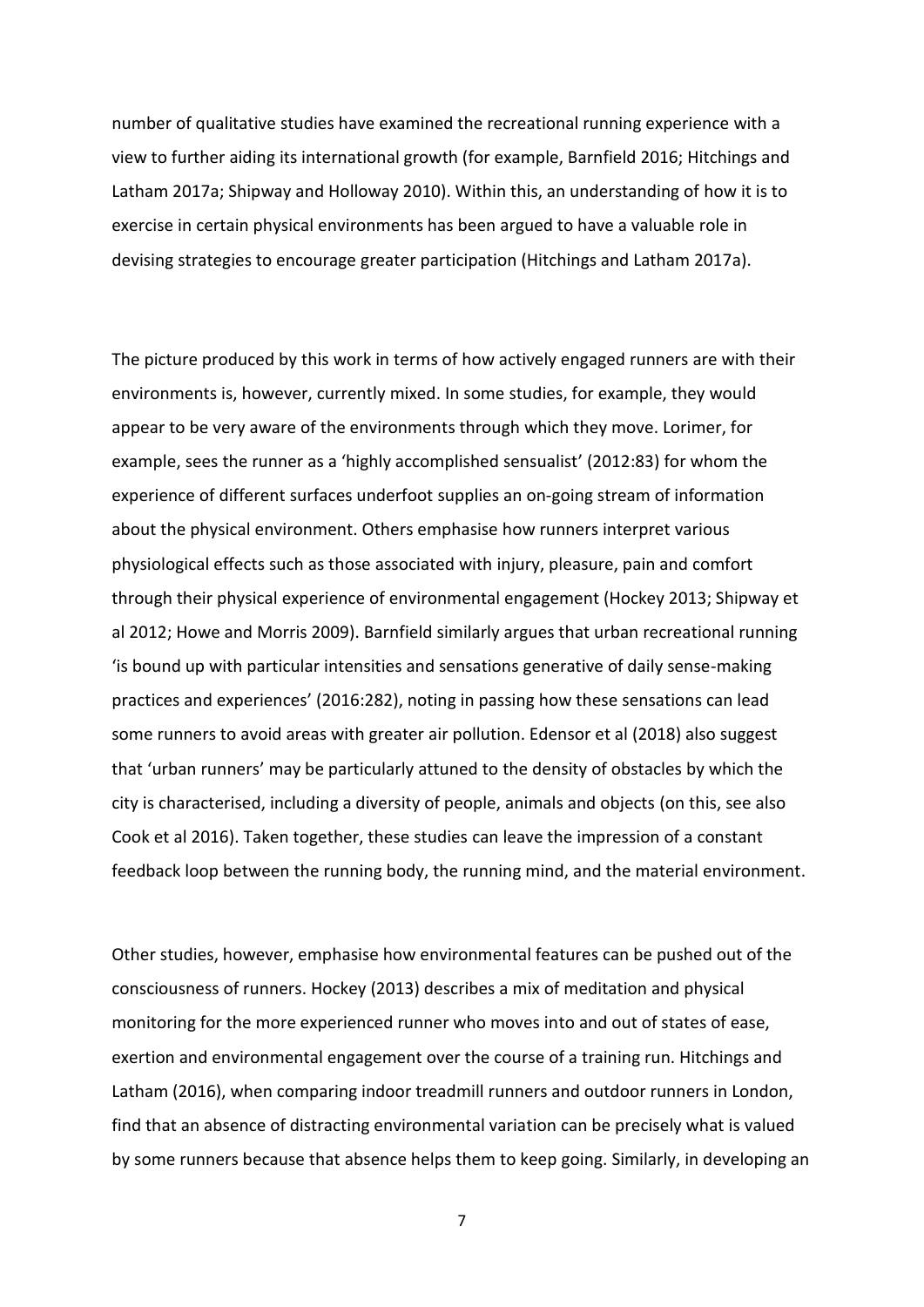argument about how exercise should be understood theoretically, Andrews draws attention to the idea of 'running hot', namely a desirable state of 'immersement and involvement in physical activity' (2017: 210) associated with unselfconscious participation and ease of movement. In such states, environmental variation would appear to be either willfully ignored by those who run or effortlessly decoupled from their running experience. So, whilst the trend towards greater recreational running has become a topic of growing interest for qualitative researchers hoping to contribute to broader public health, the interpretations of those who have studied relevant groups of runners through these means currently differ in terms of how actively engaged with their material environments they appear to be.

#### **2.3 Breathing awareness and the running experience**

This paper links this discussion to air pollution perception research through a focus on how recreational runners relate to their breathing. This is a potentially challenging means of exploring environmental engagement because breathing is generally taken to involve a largely subconscious process through which air is straightforwardly inhaled into the lungs to allow respiration (Edwards 2005). In view of this apparent lack of consideration, social researchers interested in breathing have generally focussed on groups of 'aware breathers' (Macnaughton and Carel 2016:304) whose attention is, for various reasons, drawn to this basic physiological process. Lande (2007), for example, has examined the process by which particular forms of breathing are wilfully acquired by army cadets as they are recruited into a culture of composed and capable soldiering. Another example is Edwards' work on how 'yogic breathing' aims to 'calm, quieten and refresh the mind' (2005:33). Finally, and moving closer to the empirical focus of this paper, Allen-Collinson et al. (2016) have examined the experience of asthma amongst sportspeople. They highlight how exercisers, through an awareness of their breathing, become attuned to their own corporeality and that of others.

In their examination of breathlessness, Macnaughten and Carel (2016) contend that cultural studies of breathing could usefully bridge the gap between clinician and patient experience (see also Oxley and Macnaughten 2016). In this paper, we argue they may also help bridge the gap between those who encounter air pollution during particular activities and those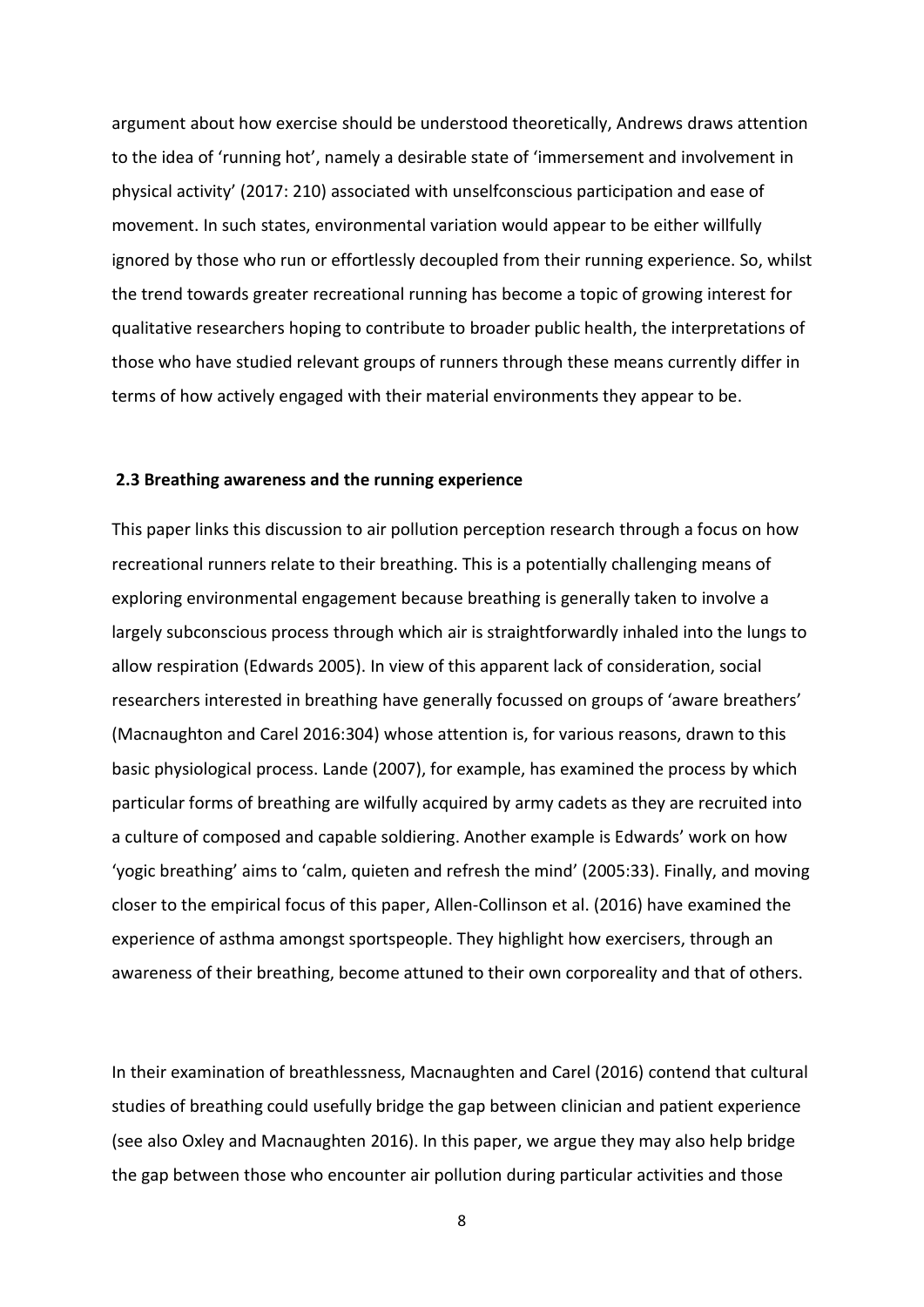who would influence them in pursuit of public health. In this respect, we would position recreational runners as a group of potentially 'aware breathers'. Paying attention to their breathing is often given as advice to athletes (Schucker et al 2009) and running at high altitudes through air with comparatively low oxygen contents is a strategy of elite runners who hope thereby to increase their overall athletic performance (Rusko et al 2004; Lundby et al 2012). Though we must be careful about extrapolating from studies of sportspeople to those who may merely enjoy the experience and effects of exercise (Hitchings and Latham 2017b), this suggests that runners might take a particular interest in how and what they breathe. Hockey argues breathing provides a 'constant and almost instantaneous feedback' (2013:133) during training runs, Edwards highlights how the strategy of focussing on breathing can encourage a positive 'dissociated thinking' (2005:35) amongst runners, and Allen-Collinson (2008) stresses how attention to the breathing of others helps in the functioning of running groups. However, before the present study, how much any of this applied to how solitary recreational runners related to urban air pollution was unclear.

## **3. METHOD**

#### **3.1 Studying the exercise experience through practitioner talk**

In attempting to understand the lived experience of sport and exercise, many researchers have been reticent about the suitability of the otherwise common method of interviewing. Some argue that we should start by respecting the 'silence of sportspeople,' an idea which Bourdieu (1990:166) uses to highlight how practitioners may have little need, desire or ability to provide any analytical account of what they are doing. The concern here is that research methods centred on the examination of respondent talk cannot help but place undue emphasis on relatively abstract forms of conversational reasoning in ways that take analysis away from the physical responses and embodied routines that are often discussed with difficulty but clearly central to the exercise experience (see, for example, Wacquant 2004 on this). Recent examples of researchers showing a degree of reticence about the effectiveness of the interview in this regard include Nyberg's examination of the practical knowledge of skiiers, which is only 'possible to articulate to a certain extent' (2015:500) and Griffin's (2017) work on older Australians in which 'body anchored interviewing' is used as a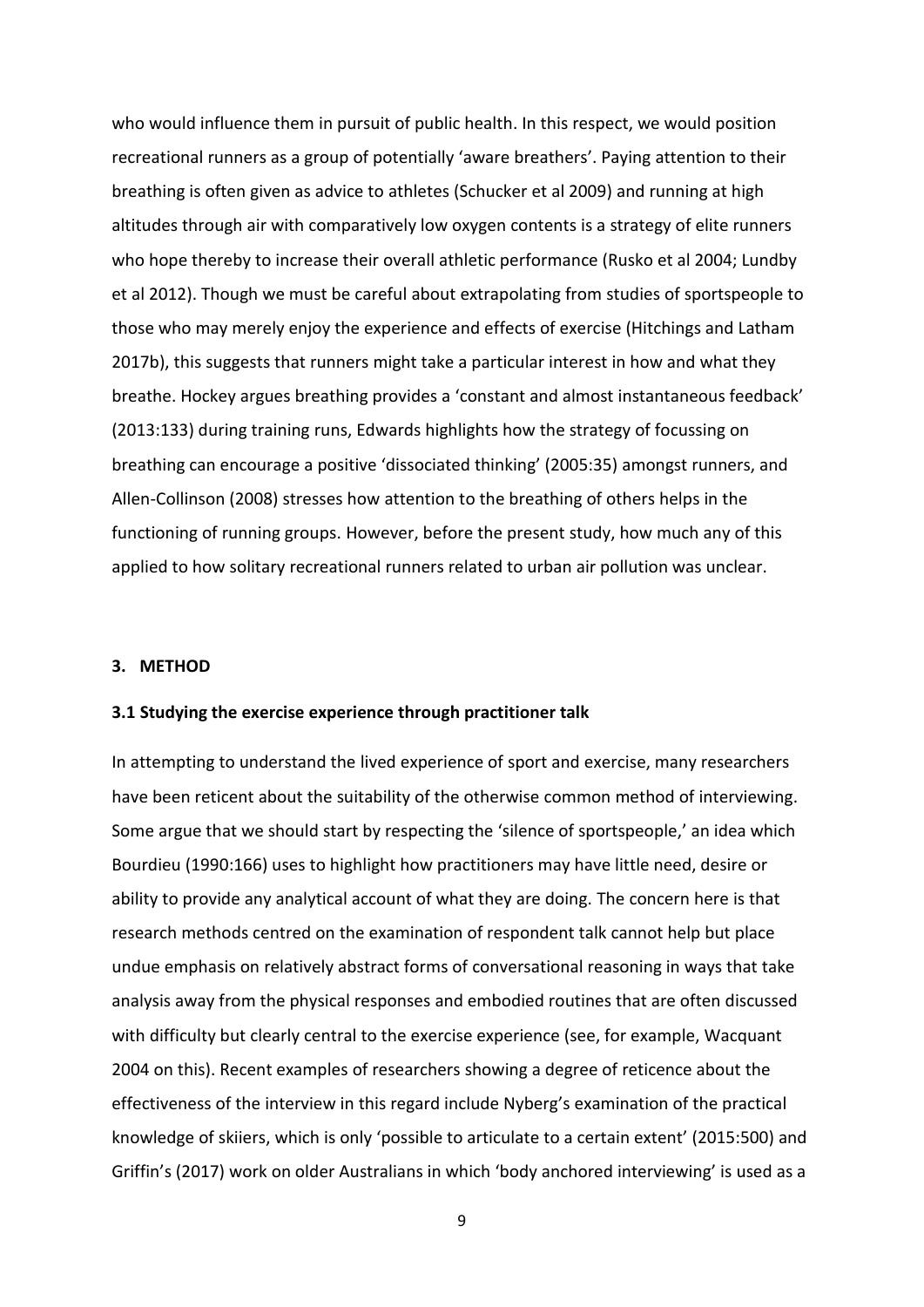means of gaining better access to the importance of embodied learning. Others include Kumate and Falcous' (2017) Judo study in which participation is thought essential to generating the truest understanding of the activity and Owton and Allen-Collinson's (2017) work considering how artistic representations of dance might usefully supplement more traditional methods by allowing the researcher to surface relevant 'body memories'.

Arguments such as these encourage exercise researchers to think quite carefully about how they understand and analyse talk, rather than uncritically turning to the interview because of its familiarity. In response, the present paper draws on recent accounts of 'social practice theory' (see, for example, Hui et al. 2017) to position combinations of thought and speech as component parts of the 'practice' of running. Looking at the social world through this theoretical lens encourages the researcher to examine how the practice 'fills out the social context' (Schatzki 2017: 130) and 'attributes' mental states to its practitioners (Schmidt, 2017: 151). Rather than framing the interview as a questionable ally in an attempt to understand how patterns of physical movement are acquired and experienced, these ideas encourage us to invert the commonplace idea of action following intention to examine how practices gain strength by attracting some combinations of thought and speech and repelling others (on this see also Schatzki, 2006). We drew upon these ideas in the present study because we were particularly interested in how certain ways of talking and thinking served to secure the continued participation of those who have been running for some time. In terms of the potential for pollution perception, the focus, following this logic, was on how, when and why certain environmental features were welcomed into the thought and the talk of established runners. In this respect, the current lack of consensus about the amount of active consideration given by recreational runners to their surroundings pointed to the potential of our approach. This is because it encouraged us to pay particular attention to how, when and why active consideration happens through the close analysis of which discussion topics were readily taken on by respondents and which proved more challenging.

## **3.2 Case study and data collection**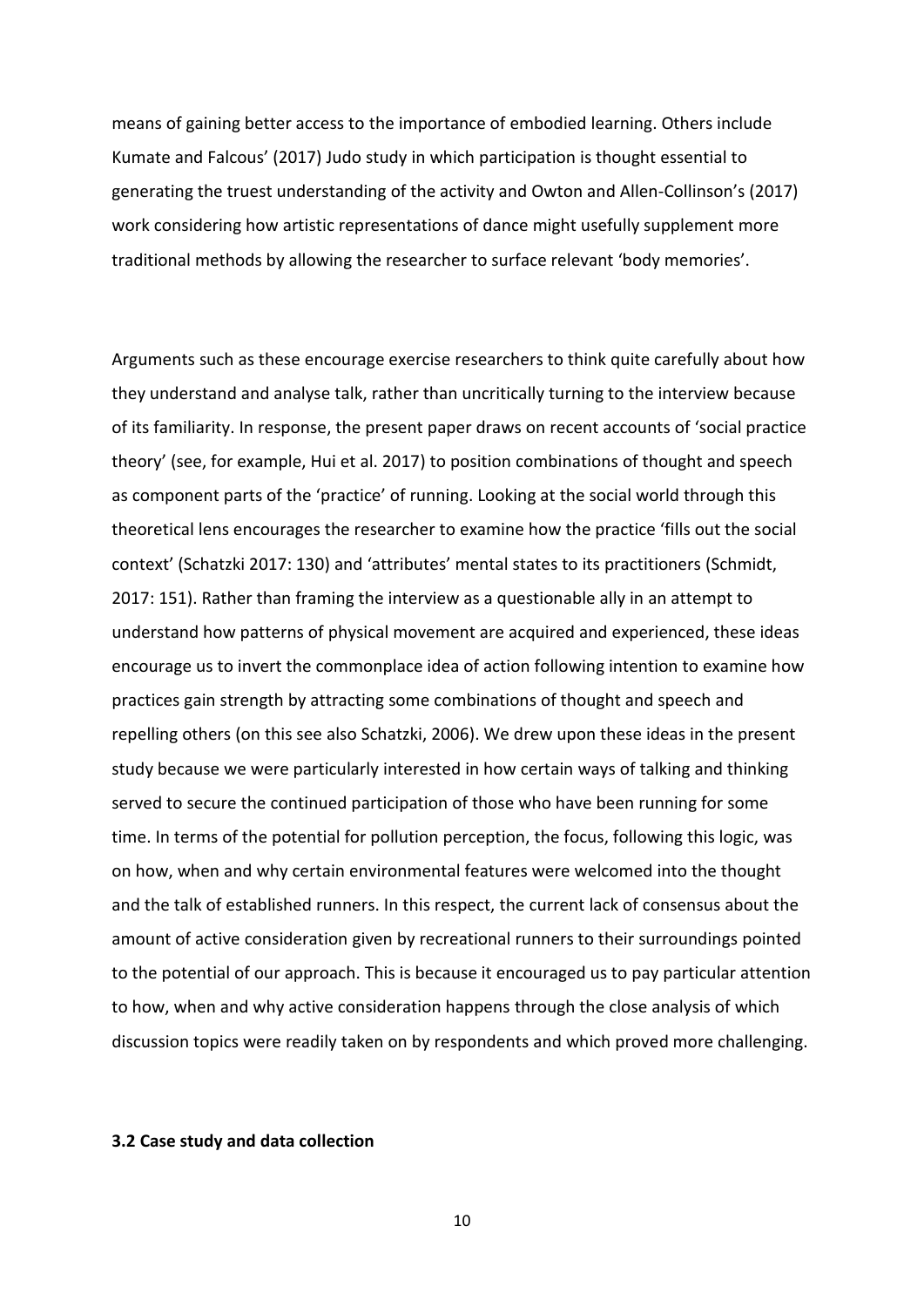Fourteen participants were interviewed in this study, with individual interviews lasting between 35 and 70 minutes. Though this was a relatively small sample, the aim was to develop the approach through the close examination of how people responded to certain lines of questioning as much as to straightforwardly collect their views. While it is important to recognise this sample cannot therefore represent all recreational runners in London, it did allow the gathering of in-depth knowledge into the individual running experience which was central to this study, rather than making generalisations. The focus was on those who regularly ran outside more than twice a week in London for 30 minutes or over, with at least part of their running happening along the roadside. In London, air pollution is a priority for all local authorities within the city (GLA 2016). However, because London's inner boroughs are thought to have particularly high pollution levels, effort was made to recruit those who ran mostly in inner London, using transport zones 1-3 as a guideline (GLA 2017a).

Participant recruitment started by making contact with running clubs in Westminster and Islington (who specifically ran along the roadside in some of London's most polluted areas). Participants then recommended others, allowing the study to reach those who were not connected with a specific running club. This reduced the potential for indirectly focusing on particular social groups (Valentine 2005). The interviews took place in parks, offices and other quiet places either where participants began or ended their runs or along the routes they often took. One interview took place over the telephone. Participants represented a range of running abilities, from those that trained for triathlons to those who were much less competitive. Although all were recruited on the basis of running for 30 minutes twice a week, this varied from between 30 to 90 minutes at a time, with a mix of long and short runs being common. Table 1 presents an anonymised summary of the sample.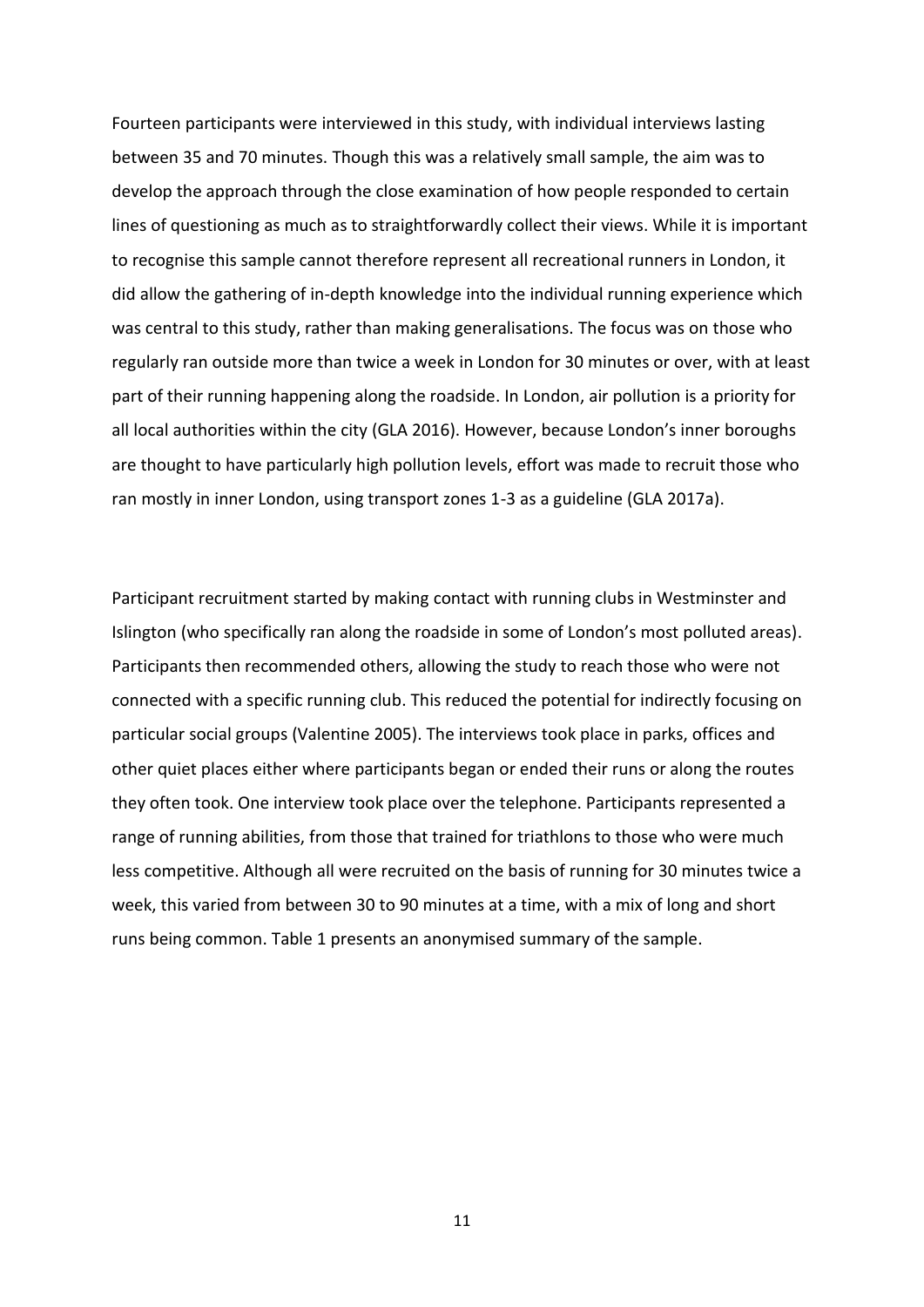| <b>Interview</b><br>date   | <b>Alias</b>   | Age          | Gender | <b>Occupation</b>                           | Number of<br>runs per<br>week     | How<br>long<br>running | Length of time<br>running in<br>London |
|----------------------------|----------------|--------------|--------|---------------------------------------------|-----------------------------------|------------------------|----------------------------------------|
| 17th June                  | Eloise         | $21 -$<br>30 | Female | Councellor/Play Therapist                   | $2 - 3$                           | 3 years                | 3 years                                |
| 19th June                  | Joe            | $31 -$<br>40 | Male   | Civil Servant                               | 6 (8-9 times<br>when<br>training) | 11<br>years            | 7 years                                |
| 21st June                  | Arun           | $61 -$<br>70 | Male   | <b>Management Consultant</b>                | $3 - 4$                           | 35<br>years            | 35 years                               |
| 22nd<br>June               | Amber          | $21 -$<br>30 | Female | Communications<br>Assistant                 | $2 - 3$                           | 15<br>Years            | 5 years                                |
| 23rd<br>June               | Matt           | $21 -$<br>30 | Male   | Student                                     | 5                                 | 6 years                | 11 months                              |
| 26th June                  | Sophie         | $31 -$<br>40 | Female | Civil Servant                               | $3 - 4$                           | 4 years                | 3 years                                |
| 27th June<br>(by<br>phone) | Alex           | $31 -$<br>40 | Male   | Civil Servant                               | $2 - 3$                           | 24<br>years            | 14 years                               |
| 29th June                  | <b>Natalie</b> | $21 -$<br>30 | Female | Civil Servant                               | $2 - 3$                           | 1 years                | 6 months                               |
| 30th June                  | Helen          | $21 -$<br>30 | Female | Physiotherapist                             | $2 - 3$                           | 5 years                | 2.5 years                              |
| 3rd July                   | Lucy           | $21 -$<br>30 | Female | Healthcare<br><b>Communications Officer</b> | $2 - 4$                           | 7 years                | 5 years                                |
| 4th July                   | Tracey         | $51-$<br>60  | Female | Teacher                                     | 3                                 | 20<br>years            | 20 years                               |
| 5th July                   | Megan          | $21 -$<br>30 | Female | Physiotherapist                             | $4 - 5$                           | 10<br>years            | 18 months                              |
| 8th July                   | Luke           | $21 -$<br>30 | Male   | Physiotherapist                             | $4 - 5$                           | 24<br>years            | 9 months                               |
| 23rd July                  | Kate           | $21 -$<br>30 | Female | Student                                     | $3 - 4$                           | 10<br>years            | 6 years                                |

*Table 1 – Summary of inteviewees*

Interviews began with a series of introductory questions relating to participants' running history and the discussion of a preferred or recent running route. The aim in doing so was not to focus on the experience of specific sessions but rather to encourage participants to begin thinking about their running experiences and the environments they encountered when running. The idea of breathing was then introduced and used to explore how and when they thought about how and what they were breathing. Interviews were recorded and then transcribed to increase familiarity with the data. Initial summaries were made of each interview, noting key themes, thoughts and descriptions, with particular attention being paid within this to moments of breathing awareness and how participants related to their idea of running through potentially polluted air. In view of our conceptual inspirations, extra attention was also given to the ease with which participants discussed different aspects of their breathing with a view to understanding how welcome certain thoughts were, instead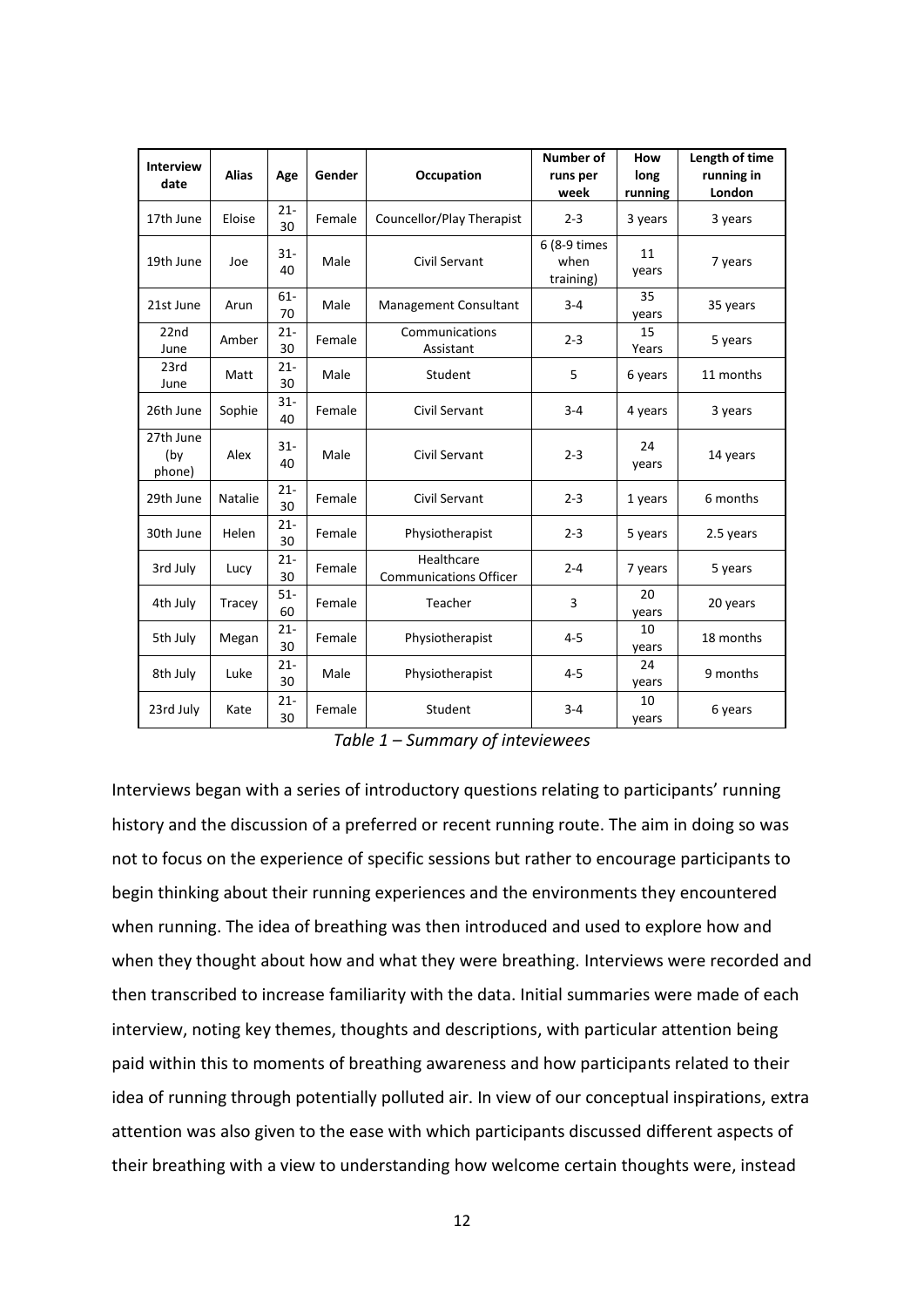of collecting sets of 'opinions' that were imagined to exist prior to the interview. Each transcript was then coded thematically using the data analysis tool NVIVO, based on themes drawn from the literature and those developed iteratively through early interview analysis.

# **4. RESULTS**

## **4.1 Ambivalent about consciousness**

For many respondents, getting their breathing 'right' helped determine the success of a run: 'those first 10 minutes if you can get your breathing right… then it sets you up (Lucy).' However, once a productive rhythm had been established, breathing soon faded into the background unless a disturbance or deliberate change in running style called their attention back to this process. Some respondents took a technical approach by counting breaths or establishing a rhythm between breathing and strides so that they were running in the most effective and efficient ways. However, the aim here was generally to set up a successful breathing strategy and thereafter leave it untroubled by further active reflection.

'I know that you should breathe probably in a much more…I suppose efficient way than I do. …If you were going to kind of maximise your breathing pattern's potential …then you would probably inhale for 4 breaths and then exhale for 4 breaths evenly but...you wouldn't do that naturally…. I think you'd actually have to think about it to do it (Kate).'

As Kate notes, to work on breathing requires individuals to actively 'think' about an otherwise 'unconscious' and 'involuntary' (Edwards 2005:32) process and, as frequent runners, the respondents in this study no longer gave it much thought. Eloise's breathing was noticeable when she first took up running and was 'less aerobically fit'. Thereafter, she gradually became much less aware of it. What was clear in this study was how these runners were often quite adept at talking about breathing in more technical terms, as something which might eventually be 'mastered' or even controlled. Yet we also observed how these abstract ideas were rarely directly connected to their own running practice. Whilst, on the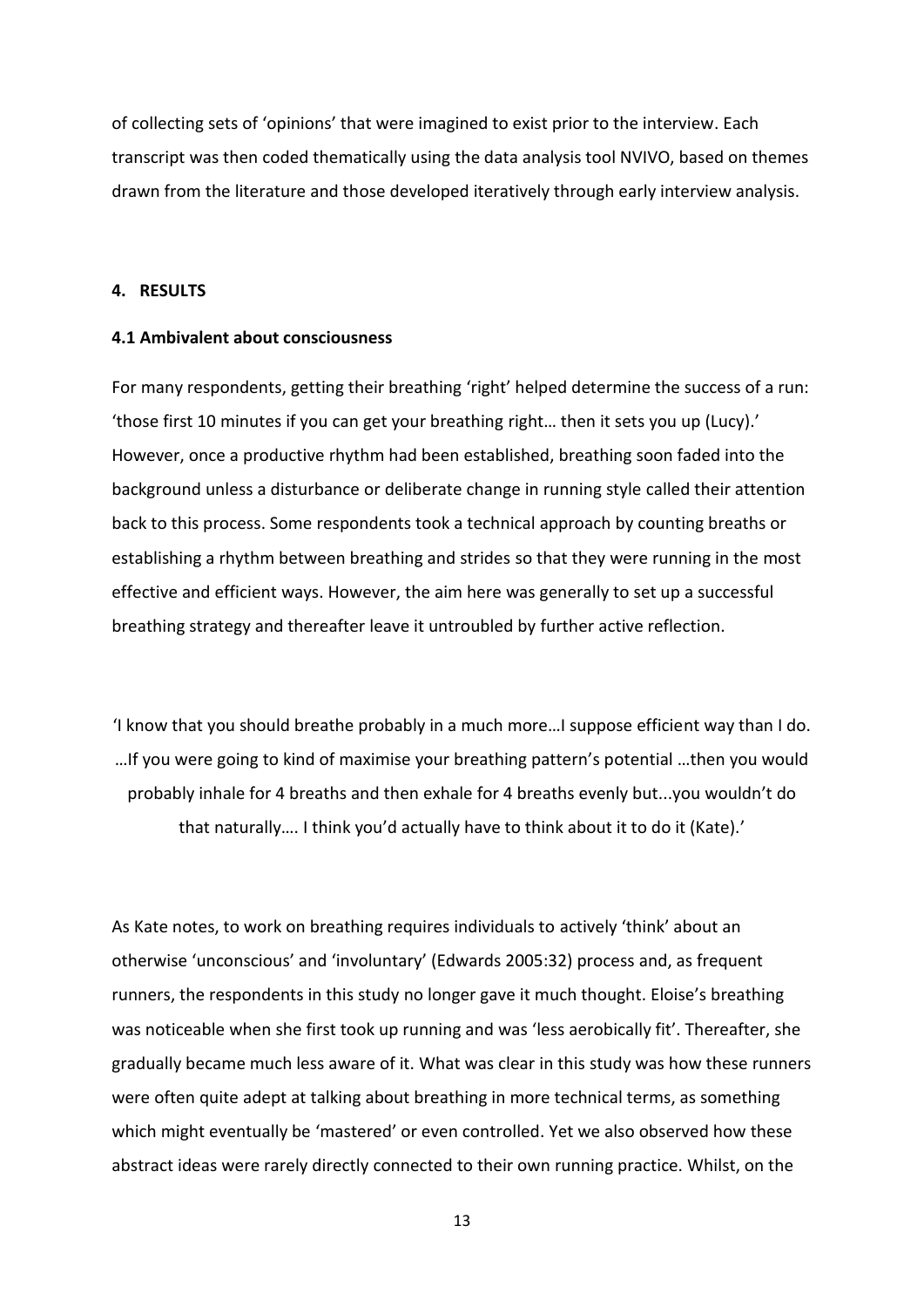one hand, they thought that thinking about their breathing might lead to an improved performance, such thinking was also repelled by the practice after settling into the run.

#### **4.2 Moments of awareness**

On being probed about occasions of 'breathing awareness', these respondents often pointed to fatigue or particularly tough sections of the run. Mostly this was framed positively as a form of 'healthy breathlessness' (MacNaughton and Carel 2016:302) associated with increasing speed or taking on challenges such as hills. However, several highlighted less positive instances: 'I never run directly past someone with a cigarette…I can feel the effect for a good 10 seconds after I've passed which was quite surprising the first time it happened (Natalie).' Natalie drawing attention to the 'surprise' of noticing suggests she was not used to thinking about her breathing whilst running. Other disruptions included heat, humidity, pollen, smoke and fumes, which were all outlined as environmental features that drew attention to their ability to breathe normally. In considering these experiences, our respondents began to consider the air around them and to question what they inhaled.

When struggling with these issues, breathing was referred to as being 'ragged' (Natalie) or like 'gulping' (Eloise), implying lack of control and, in some rare cases, panic. When things were going better, breathing was considered to be contributing to the more relaxed and 'meditative' (Eloise) experience of running. Breathing was much less dwelled upon in these situations when they were calm and running was more a matter of 'cruising' (Luke) with breathing having enjoyably dipped 'below the threshold' (Luke) of conscious reflection. It was only during moments of sudden disruption that critical consideration of their breathing occurred, and pollution featured as only one of many possible triggers for this. Certainly 'technique' was the register in which these respondents more readily talked of their breathing practice and, within that register, the air, and its potential for variable quality, largely tended to feature as a given, as something too obvious to speak about.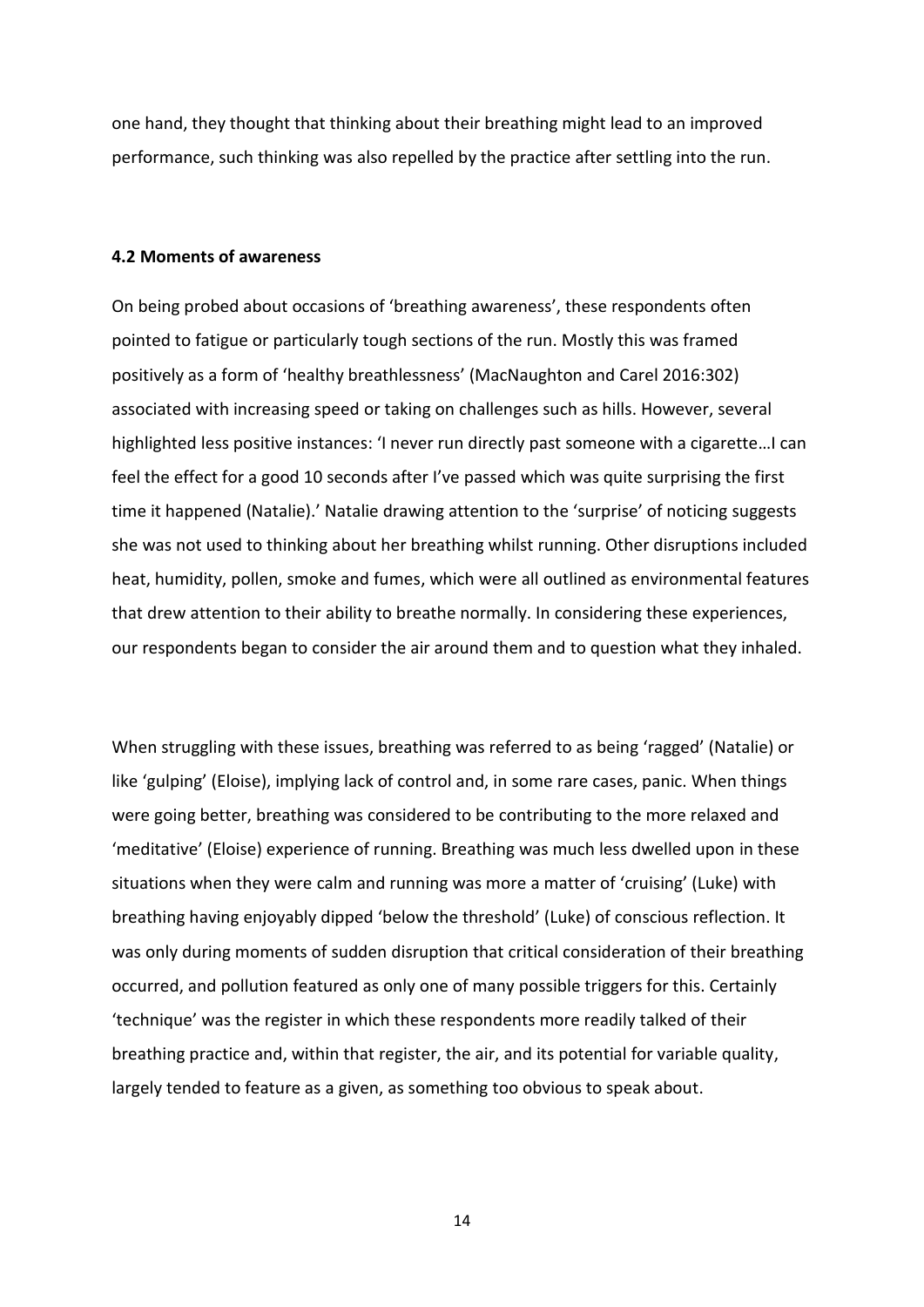However, those participants with experience of running in other cities frequently drew on this experience when reaching for answers to questions about London's air quality. This was particularly the case for two who had grown up running in Sydney, Australia. Luke noted very early on in our conversation that he initially struggled with London air pollution:

'I certainly feel just a little bit tighter in the lungs and also if I am pushing hard I will wheeze slightly…That's never actually happened prior to living here which is interesting.' (Luke)

Luke attributes this to London's traffic pollution although admits he sometimes finds this difficult to distinguish from the effect of pollen. Similarly, Megan also commented that she 'never really was averse to roads as much in Australia versus here [London] …because of population and the number of cars that are on the road.' Experiences elsewhere made these two respondents particularly aware of London air. Developing this point, in the above quote, Luke is looking back on his experience of different bodies of urban air, which at the time encouraged him to choose particular routes. The word choice of 'interesting' is telling and suggests the limited consideration this topic was otherwise given. In this regard, the interview talk that was staged in the study should itself be understood as the creation of a 'critical situation' (Giddens, 1984: 124) in which otherwise routine modes of action became subject to scrutiny, albeit one Luke enjoyed in terms of being encouraged to reflect on a feature of his running practice that generally passed without personal examination.

# **4.3 'Fresh air' and its implications**

'I've never really liked gyms because I've always thought exercise should be outside… I kind of think you should get in the fresh air' (Kate).

When discussion turned briefly to indoor treadmill running, the 'gym' was generally framed as a practical option when respondents needed to 'put some hours in' (Matt). It was fine for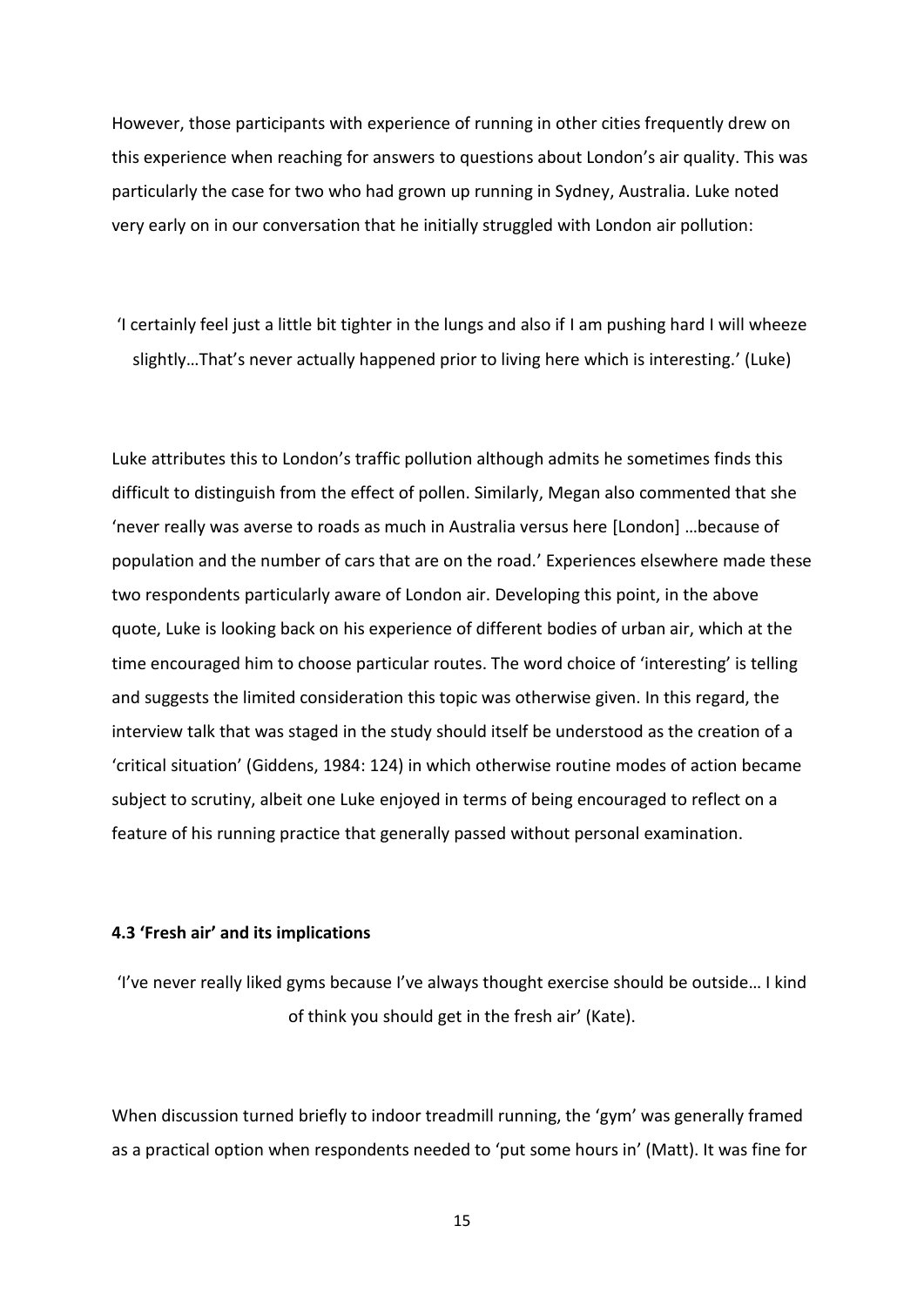controlled runs when recovering from injury or when dark evenings made outdoor running less appealing. 'Real' running was, however, strongly connected with being 'outside' as a valuable opportunity to spend time outdoors, particularly for those who spent a lot of time working and studying inside. In this regard, there was a strong link between their running and the perceived benefits of being out in the 'fresh air'. Indeed, fresh air was discussed alongside greenery, associated with London's parks and tow paths, as contributing to the most pleasant, relaxing and healthy environments in which to run. However, interestingly these views were more likely to be expressed in terms of why they liked running and what it meant to them, rather than with reference to particular encounters. Running was strongly linked to the idea of 'fresh air' in principle but there were few instances of respondents talking about experiencing it in practice. Indeed, some were wary of speaking of 'fresh air', adding 'for want of a better word*'* (Lucy) and 'you would hope' (Megan) afterwards. Such caveats suggested they and the practice were keen to keep the positive association in place. Their running was partly sustained by a link to the positive idea of 'fresh' air even if, when asked to think about and discuss it further it, this link was recognised as only 'hopeful'.

Comparisons between running on treadmills in the gym and running outside prompted some to consider the idea of air pollution in terms of the importance of air-flow. The gym was identified as being 'nice and safe' (Amber) in so far as it was removed from street level pollution. When asked to reflect upon it, several runners suggested that the air quality indoors was superior: 'the air is probably better inside I would suspect' (Alex). However, gym air could also be considered to be differently polluted: 'you would be surrounded by this…other people's kind of air and its pollution, so there'd be these really rubbery smells and everything just seemed a bit awful!' (Amber). So, whilst respondents were circumspect about the idea of 'fresh air' when probed about how well it applied to London, the idea was nonetheless so strongly connected to their current practice that strategies for defending this association with reference to poor indoor air could be developed in the interview.

#### **4.4 The effects of unpleasant experiences**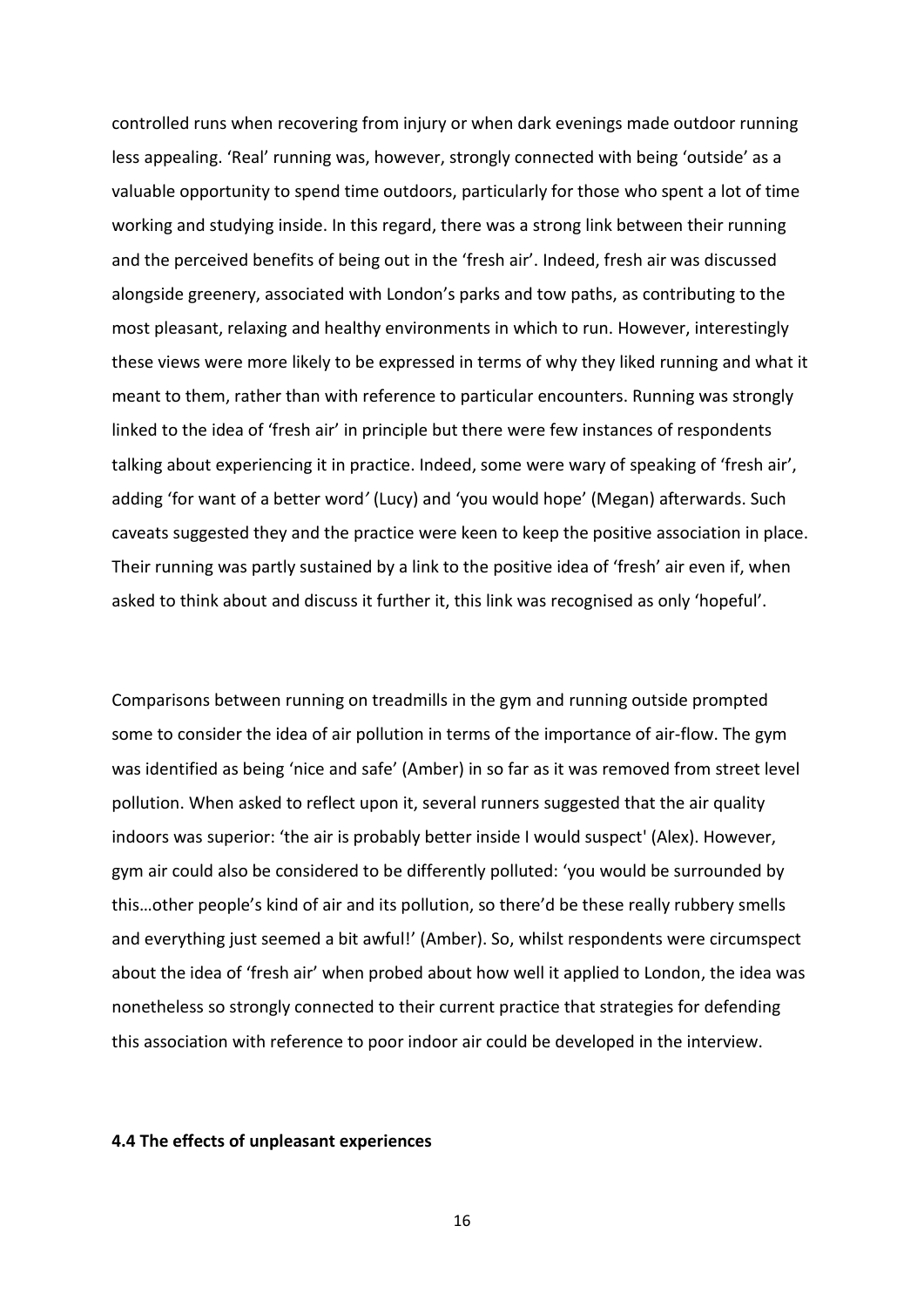None of the above is, however, to suggest that these respondents had nothing to say about outdoor air pollution. This was most fully discussed in terms of emissions and fumes that were experienced through noise, sight, taste and smell. Many thought they could 'sense' (Arun) areas where air pollution might be high. Taste and smell particularly featured here:

'I feel like I can, it's almost a taste…, it suddenly gets hotter and thicker and it has like a kind of yuck! Hahaha! ….and I don't know what other symptoms or signs you can look for in terms of recognising pollution, but I do smell and taste it' (Amber).

These experiences were primarily associated with built-up areas and they prompted some to respond by keeping to the inside of the pavement along the roadside, slowing down or sometimes stopping. Seldom, however, did this result in significant changes to route or routine, despite expressing concerns about what they were inhaling at the time. Only a severe reaction would seemingly make them question the value of a run or override the convenience of running in areas close to home or work. And such reactions were rare.

When asked about air quality, it was quite clear that, though responses could certainly be provided to questions, answers were not often drawing on ongoing deliberation. 'Breathing as technique' made for a much easier discussion topic. Though those with asthma or with experiences of breathing impairment related to perceived pollution were better positioned, most had little to say on the matter. This then fed into how discussions about the idea of avoiding polluted areas tended to proceed. In most cases, the link between air quality and route choice was unclear. Where air quality was considered by runners as an influencing factor in their exercise practice (and, in particular, route choice), this often appeared as a retrospective justification. For example, in describing how she avoided running on the road, Tracey noted how it was 'instinctive to avoid those places' due to a combination of noise, traffic and pollution making the roadside 'unpleasant.' Although she spoke of air quality as a reason to avoid certain areas, it did not feature when later discussing factors that might enhance the running experience. Air quality and running were not easily linked.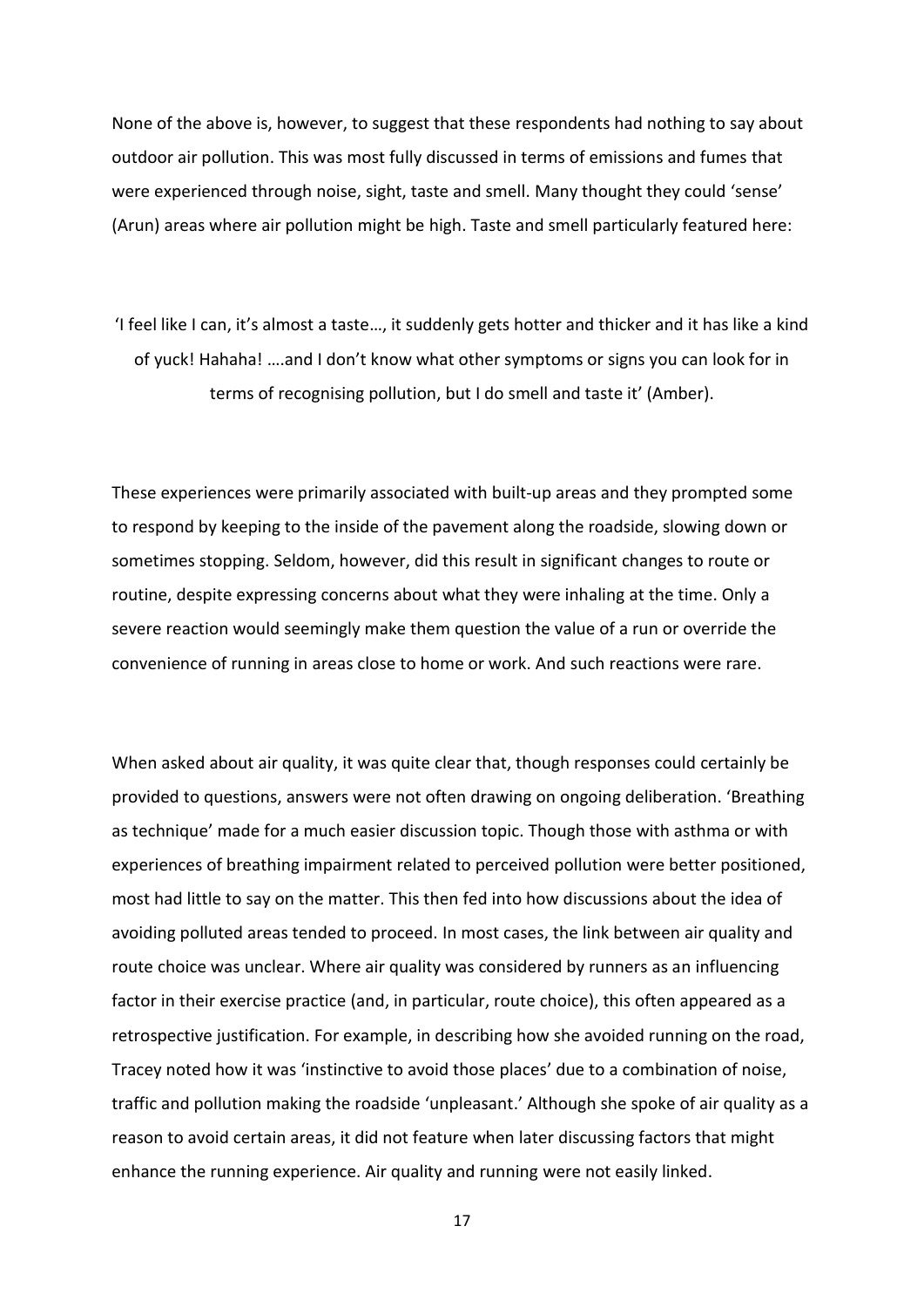#### **4.5 Protected from pollution**

The effects of poor air quality tended not to be linked to negative impacts on athletic performance by our respondents. They were more often presented as a passing annoyance associated with feelings of discomfort rather than being thought to influence their overall ability to run. Not being able to achieve the best possible running performance was, when this was considered, blamed on personal failings and negative thinking, fatigue or disruption to 'flow' linked to the presence of pedestrians or needing to stop to cross roads. In contrast to the effects of air quality, such matters were discussed far more readily. Views were mixed on whether air pollution really was a risk to them because of their running. The majority did not dismiss the idea. However, most noted that it was more of a passing concern, something they had occasionally 'wondered about' in health impacts terms, rather than something that would stop them exercising. One runner explained how she rationalised the risk:

*'Well it's a bit like skin cancer - you know, if you don't wear sun cream you are at risk but you kind of think it's a bit of a tenuous analogy…you can think that…not…not that it won't affect me….. Like it, they do say like on the news that if you have asthma or something then you need to be more aware and I kind of think oh I don't have asthma or bad lungs so I might be ok. Erm, that's probably a bad answer! Ha!'*(Lucy).

The idea of a 'bad answer' suggests that Lucy was responding in the moment to a line of thinking that was not part of her existing running practice. Indeed we would argue that our respondents' running practice was partly sustained by not thinking about such matters. Others acknowledged they had a 'denial' (Sophie) or an 'ignorance is bliss' (Eloise) approach to their experience of air quality during running. Although health was clearly a concern, beliefs about the benefits of running were crowding out any thoughts of pollution exposure. In view of how potential health benefits were a key motivation for many in taking up running, the thought that it might also contribute to health problems was understandably unwelcome - they had been drawn to running because of its apparent benefits, after all.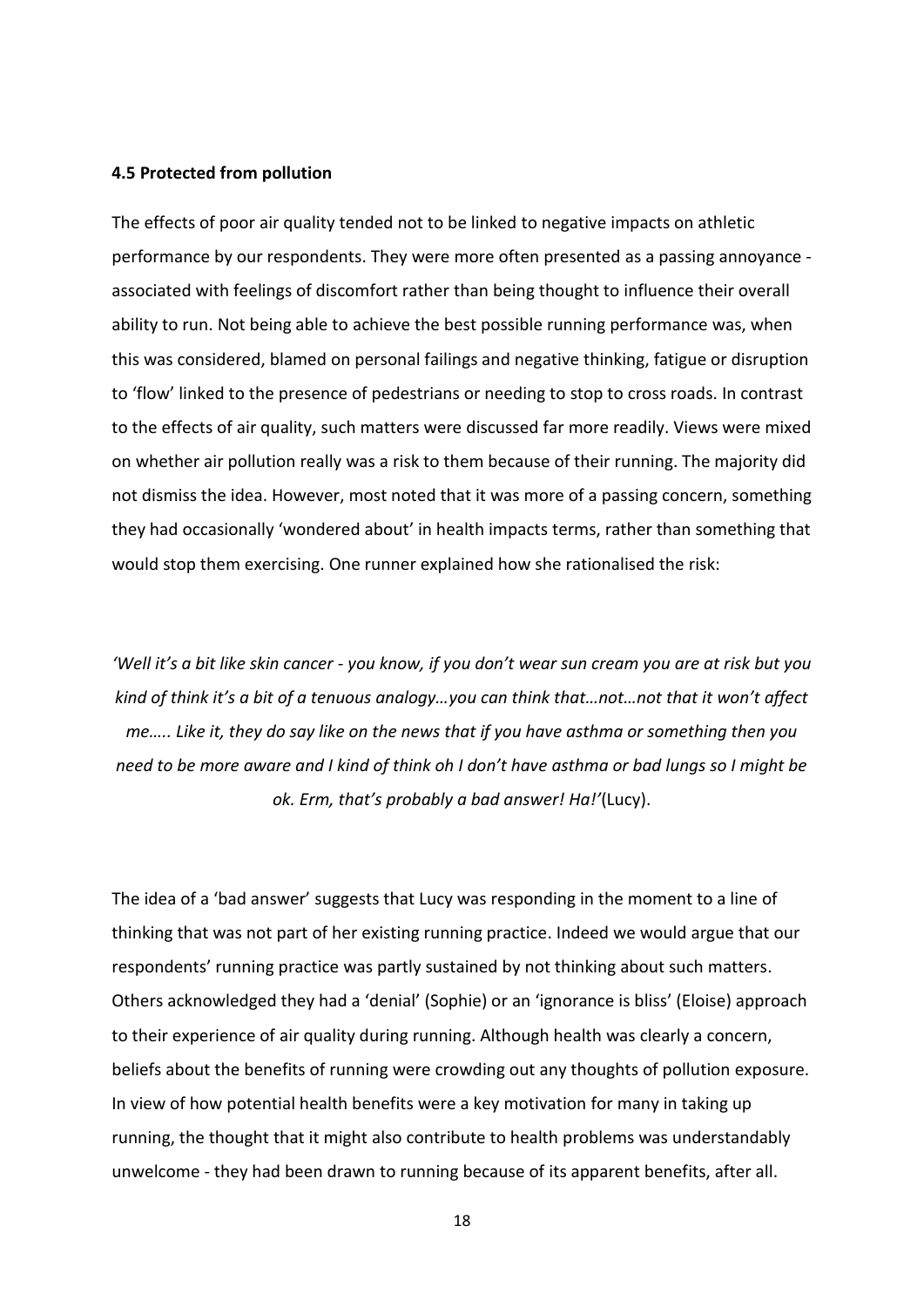The contradiction between running as health enhancing and the potential impact of poor air quality was often recognised as challenging in this study. Several respondents stressed their lack of specialist knowledge in terms of knowing the 'biology' (Eloise) behind how exposure linked to health. For us, the question that followed was one of whether or not they wanted to know about these issues. Though pollution was sometimes presented in their talk as a 'frustration' and a 'negative' aspect of London running, on balance 'running always wins' (Amber). The practice of running was insulating them from active thought about pollution effects - the positive ideas by which it was sustained kept pollution out of the picture.

## **5. CONCLUSIONS**

Many cities currently face the dual challenge of minimising the public health impacts of air that is often increasingly polluted whilst encouraging increasingly sedentary populations to take part in various forms of physical exercise that still commonly happen outside. In view of this challenge, this paper has presented an original strategy for social researchers hoping to contribute evidence to inform the most effective policy responses. The focus was on how and when regular outdoor recreational runners in London gave any thought to the potentially polluted air that they breathe. Urban recreational runners were taken to be a good case study group for developing this approach in view of the growing international popularity of running and the known effects of pollution exposure linked to city running. In our study, this focus translated into interviews on the experienced breathing of a sample of recreational runners, taking inspiration from social practice theory to examine how their current running practice was partly sustained by certain combinations of thought and talk.

Our results showed that breathing was not often something this group of 'potentially aware' breathers were inclined to think about and that, when they did, considerations were focused on ideas of personal control and effective technique more often than avoiding pollution exposure. We also discussed the times when breathing became laboured, along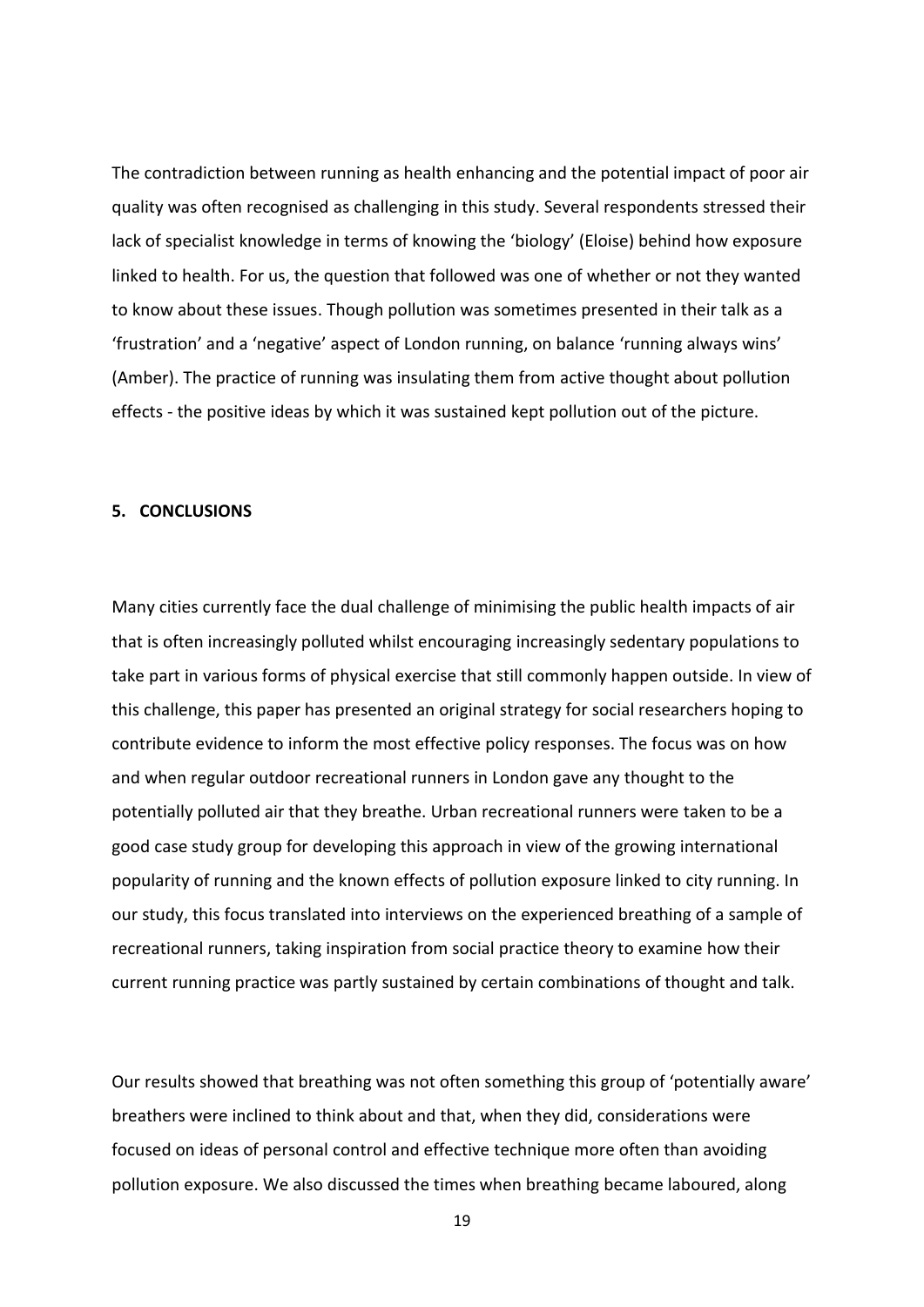with how various environmental conditions played into this experience. Though air pollution risks were recognised within this, they did not greatly feature and they rarely translated into amended actions. Route choice, for example, was most strongly influenced by convenience and the avoidance of disruption. Air pollution featured as one aspect that might feed into this, but it often only appeared in our conversations as a retrospective justification. It was only among those who had experienced highly negative experiences such as breathlessness or wheezing who admitted air pollution was a key consideration into their route planning process. This then took us to how 'air' was talked about more broadly to examine how, the strength of the association between running, health and 'fresh air' was such that it repelled any negative ideas about pollution from attaching themselves to their running practice.

In developing our approach, we made links between a range of existing research topics. These include those associated with environmental relations in recreational running, those associated with the methods and theories used to research the embodied experience of exercise, and those associated with the means by which breathing can be productively examined through a cultural lens. However, in conclusion we want particularly to highlight the implications of our study for public health promotion and pollution perception research.

In terms of public health promotion, we want to begin by noting how certain transformative experiences, such as relocating to London, did prompt reflection on the quality of air these respondents were breathing. There may therefore be opportunities for interventions that centre on moments when air quality is already entering into the consciousness of those who are inclined to run in cities by catching them at the points when they are most open to the idea of avoiding polluted areas. However, more generally this study reveals the challenge of encouraging established recreational runners to avoid or protect themselves from urban air pollution. For these participants, air pollution was generally given little consideration and was often rather unwelcome in their thoughts. Furthermore, despite many participants being able to connect breathing difficulties and poor air quality, air quality was not thought to impact upon their overall athletic performance. They liked the idea of improving their performance, but they couldn't change the general quality of the air so there was little point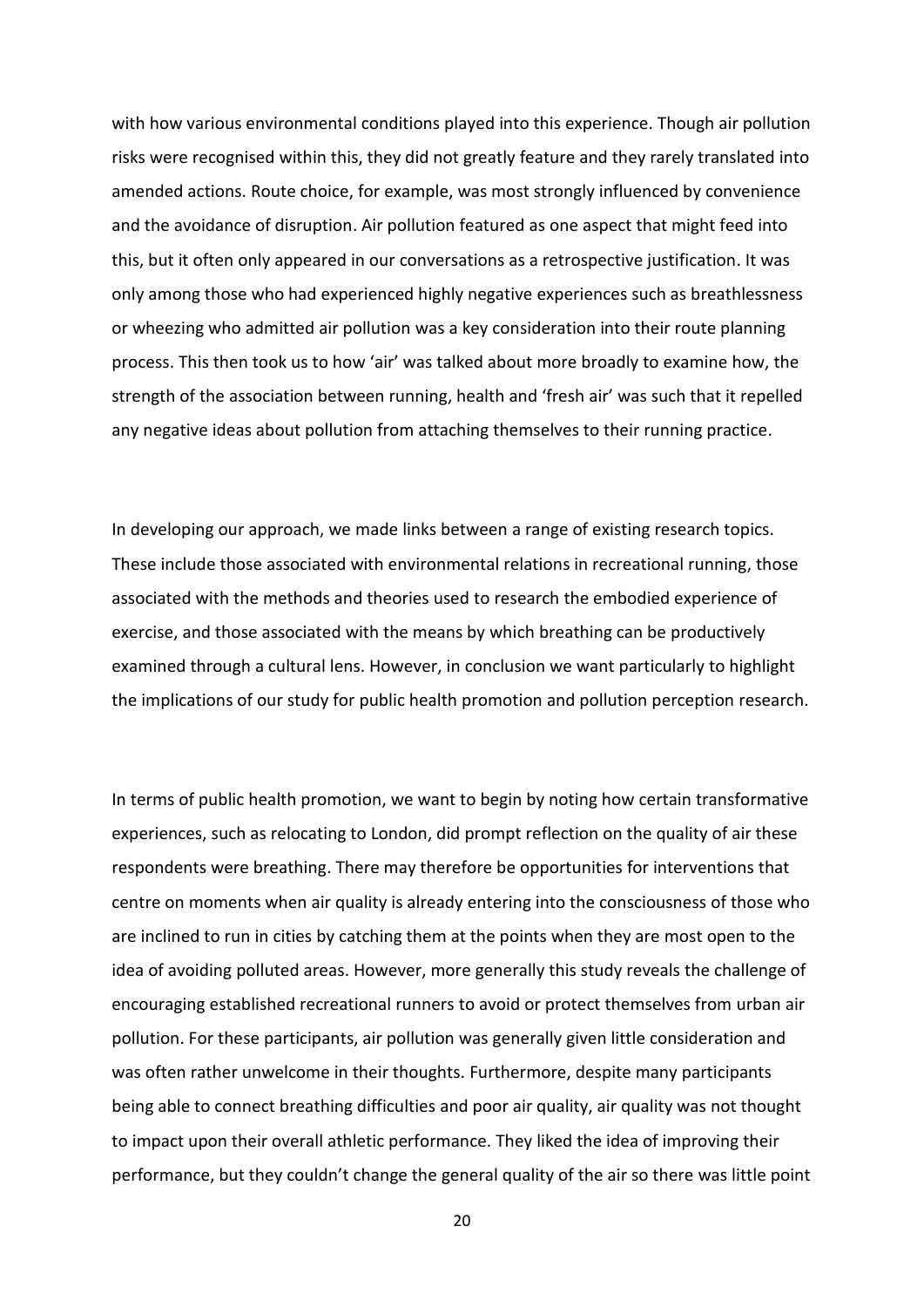to thinking about it. The link between running as an activity with positive health benefits as well as providing the opportunity to be outside in the 'fresh air' was also so strong that it effectively sealed our respondents inside a protective mental bubble that repelled the idea of negative pollution effects. In view of how it is through long term exposure that urban air pollution causes significant health problems (Brunekreef and Holgate 2002) that these runners did not develop a more responsive relationship between route choice and the varied levels of air pollution found outdoors in London is concerning. However, it is also true that the health benefits of outdoor exercise generally still outweigh the damage associated with pollution exposure (on this see, for example, Tainio et al. 2016). Viewed in this way, we could feel more positive about the how their running practice insulated our respondents from negative thoughts about pollution effects and thereby persist with a beneficial activity.

In terms of air pollution perception research, on the occasions when the runners in this study considered pollution, this was largely through taste and smell. This supports the argument for rooting this research in the sensory experience of everyday life (Bickerstaff 2004). Beyond that, the chief broader contribution of the presented approach relates to how it sheds light on how the 'perception gap' (Bickerstaff and Walker 2001:142) whereby individuals are aware of pollution risk but don't think that it applies to them, is established and sustained over the lifetime of their participation in relevant social practices. As we argued earlier, existing qualitative studies of air pollution perception are characterised by a recurring focus on the resident. Though this has its merits, by starting with practices, rather than places, we put ourselves in a position to provide a different understanding of the issue. Further studies in this vein might look to the ways in which outdoor exercise practices form and mutate in cities with very different pollution profiles to London. In this respect, the present study particularly points to the potential of studies comparing those at different stages of their practice careers in terms of how the idea of pollution exposure may be differently received by those who are comparatively new to particular activities and places and those who have a more longstanding relationship with them. Future researchers might also usefully examine the relationship between experienced breathing and air pollution perception amongst those who participate in other outdoor activities beyond exercise. In terms of how this empirical work is practically organised, we recognise that gaining an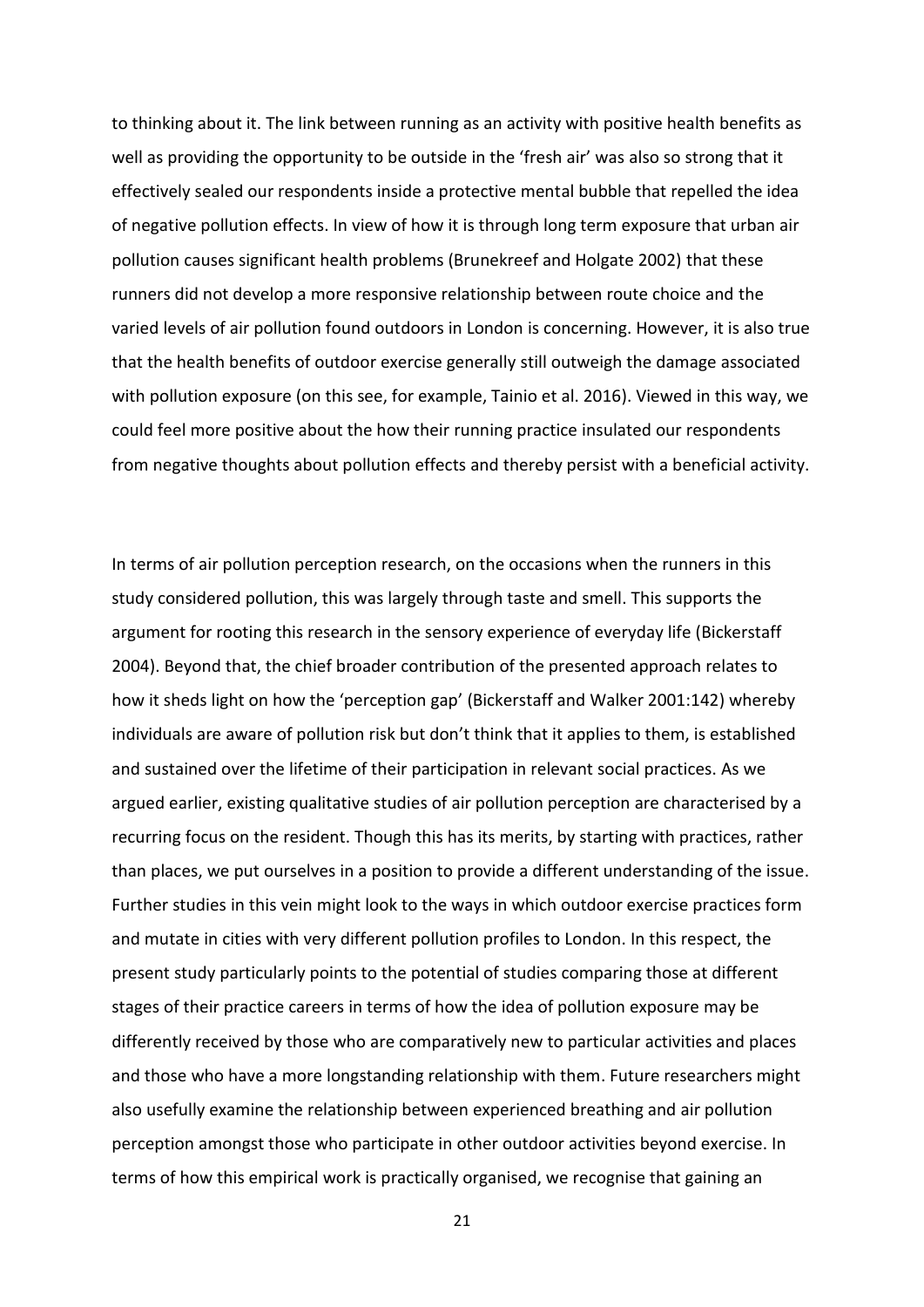understanding of how existing practices respond to the idea of variable air quality might be a challenge in view of how this idea is often put aside as a subject of active reflection in everyday life. However, this paper suggests that paying careful attention to how relevant practitioners verbally respond to relevant topics, could be an effective strategy for taking it on. Either way, we conclude that further in-depth studies with a starting focus on what people do, rather than where they live, stand to provide original insights for this field.

# **REFERENCES**

Allen-Collinson, J. 2008. Running the routes together: corunning and knowledge in action. Journal of Contemporary Ethnography, 37, 38–61.

Allen-Collinson, J., Owton, H., Crust, L., 2016. Opening up dialogues and airways: using vignettes to enrich asthma understandings in sport and exercise. Qualitative Research in Sport, Exercise and Health, 8, 352-364

Andrews, G., 2017. 'Running hot': Placing health in the life and course of the vital city. Social Science and Medicine, 175, 209-214

Badland, H., Duncan, M., 2009. Perceptions of air pollution during the work-related commute by adults in Queensland, Australia. Atmospheric Environment, 43, 5791-5795

Barnfield, A., 2016. Public health, physical exercise and non-representational theory – a mixed method study of recreational running in Sofia, Bulgaria. Critical Public Health, 26, 281-293

Bickerstaff, K., 2004. Risk perception research: socio-cultural perspectives on the public experience of air pollution. Environment International, 30, 827-840

Bickerstaff, K., Walker, G., 2001. Public understandings of air pollution: the 'localisation' of environmental risk. Global Environmental Change, 11, 133-145

Bourdieu, P., 1990. In other words. Stanford University Press, Stanford California

Brunekreef, B., Holgate, S., 2002. Air pollution and health. The Lancet. 360, 1233-1242

Carlisle, A., Sharp, N., 2001. Exercise and outdoor ambient air pollution. British Journal of Sports Medicine, 35, 214-222

Cavalcante de Sá, M., Nakagawa, N., Saldiva de André, C., Carvalho-Oliveira, R., de Santana Carvalho, T., Nicola, M., de André, P., Nascimeto Saldiva,P., Vaisberg, M., 2016. Aerobic exercise in polluted urban environments: effects on airway defense mechanisms in young healthy amateur runners. Journal of Breathing Research, 10, 1-9

Cook, S., Shaw, J., Simpson, P., 2016. Jography: Exploring Meanings, Experiences and Spatialities of Recreational Road-running. Mobilities, 11, 744-769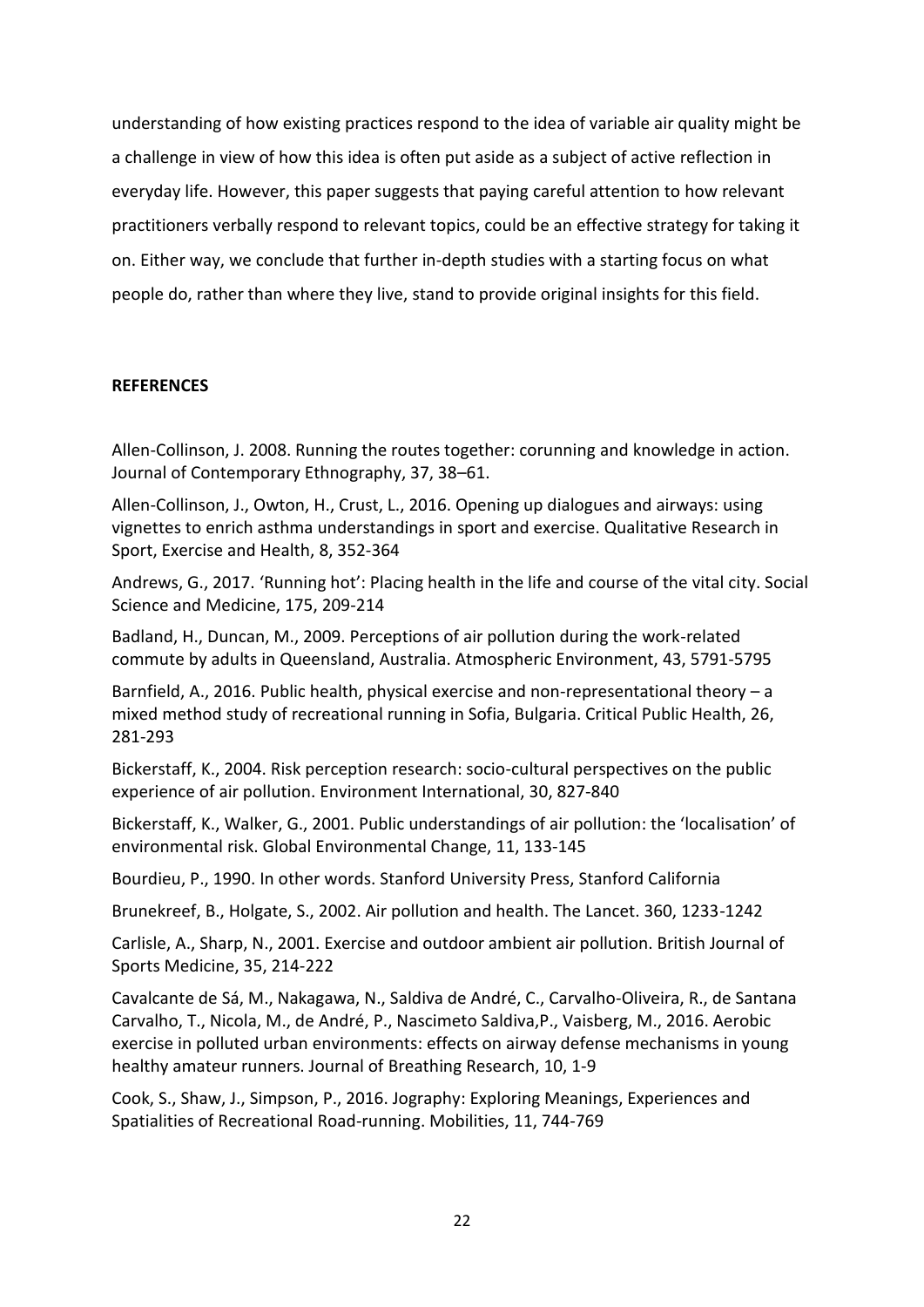D'Amato, G., Cecchi, L., D'Amato, M., Liccardi, G., 2010. Urban air pollution and climate change as environmental risk factors of respiratory allergy: an update**.** Journal of Investigational Allergology and Clinical Immunology, 20, 95-102

Day, R., 2007. Place and the experience of air quality. Health and Place, 13, 249-260

de Hartog J., Boogaard H., Nijland H., Hoek G., 2010. Do the Health Benefits of Cycling Outweigh the Risks? Environmental Health Perspectives, 118, 1109–1116

Department of Health, 2011. Start Active, Stay Active: report on the physical activity for health from the four home countries' Chief Medical Officers. Department of Health, London

Edensor, T., Kärrholm M, Wirdelöv, J., 2018. Rhythmanalysing the urban runner: Pildammsparken, Malmö. Applied Mobilities, in press.

Edwards, S., 2005. A Psychology of Breathing Methods. International Journal of Mental Health Promotion. 7, 30-36

England Athletics, 2013. A Nation that Runs: a recreational running and athletics plan for England 2013-2017. England Athletics, Birmingham

England Athletics, 2017. Athletics and Running: For everyone, forever. Strategic Plan: 2017. England Athletics, Birmingham

Giddens, A., 1984. The Constitution of Society: Outline of the Theory of Structuration. University of California Press, California

Greater London Authority, 2016. Mayor's Air Quality Fund: Supporting Local Action on Air Quality 2013-2016. GLA.

Greater London Authority, 2017a. London's Toxic Air. GLA.

Greater London Authority, 2017b. London Environment Strategy: Draft for Public Consultation (Executive Summary) GLA

Griffin, M. 2017. Embodied learning and new physical activity in mid- and later life, Qualitative Research in Sport, Exercise and Health, 9, 554-567

Helou, N., Tafflet, M., Berthelot, G., Tolaini, J., Marc, A., Guillaume, M., Haussworth, C., Toussaint, J., 2012. Impact of Environmental Parameters on Marathon Running Performance PLoS ONE*,* 7, 1-9

Hitchings, R., Latham, A., 2016. Indoor versus outdoor running: understanding how recreational exercise comes to inhabit environments through practitioner talk. Transactions of the Institute of British Geographers, 41, 503-514

Hitchings, R., Latham, A., 2017a. Exercise and environment: New qualitative work to link popular practice and public health. Health and Place, 46, 300-306

Hitchings, R., Latham, A., 2017b. How 'social' is recreational running? Findings from a qualitative study in London and implications for public health promotion. Health and Place, 46, 337-343

Hockey, J., 2013. Knowing the 'Going': the sensory evaluation of distance running. Qualitative Research in Sport, Exercise and Health, 5, 127-141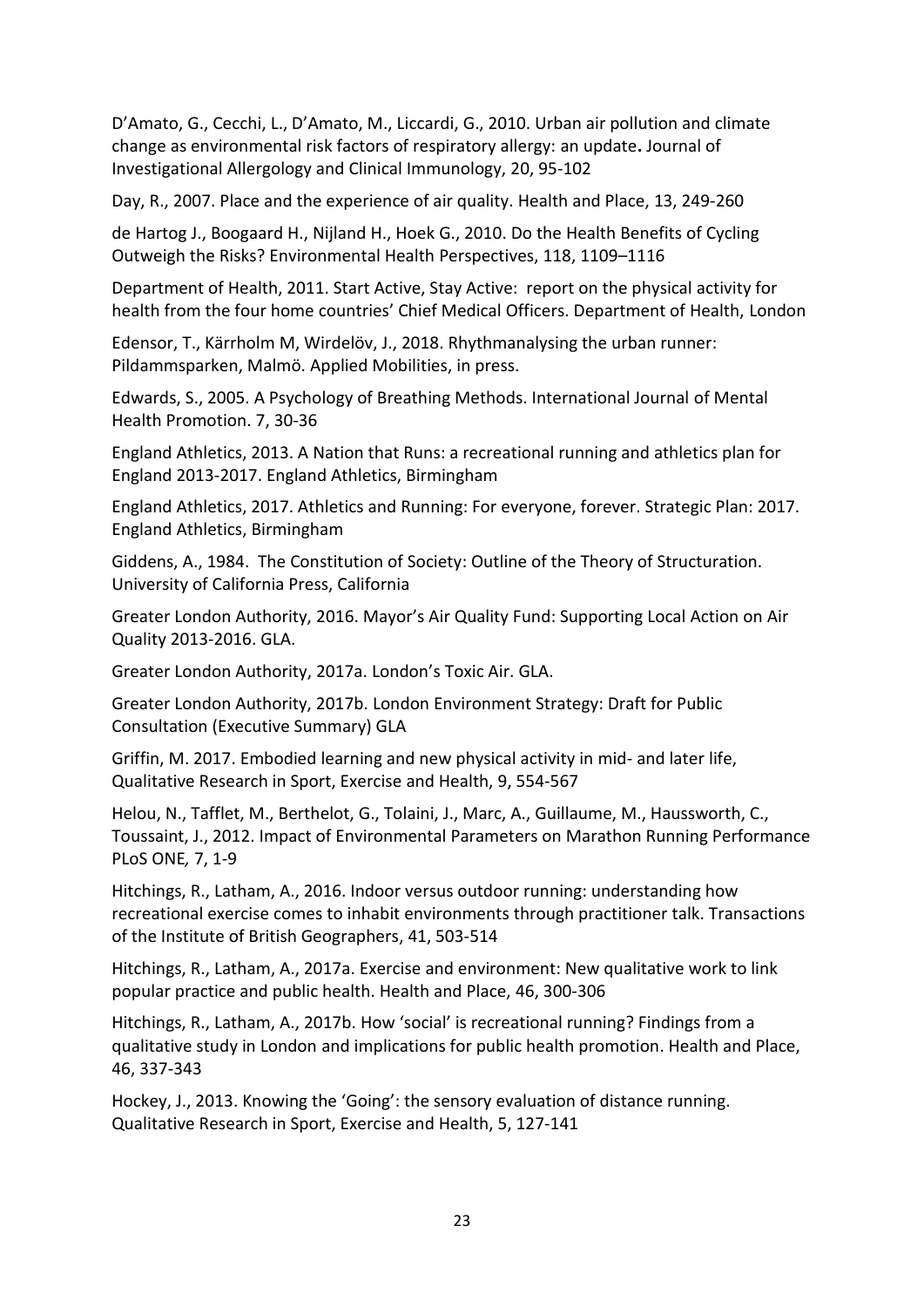Howe, P., Morris, C., 2009. An exploration of the co-production of performance running bodies and natures within "Running Taskscapes." Journal of Sport and Social Issues, 33, 308- 330

Hui, A., Schatzki, T., Shove, E. (eds) 2017. The Nexus of Practices: Connections, constellations, practitioners. London: Routledge.

Johnson, B., 2012. Experience with Urban Air Pollution in Paterson, New Jersey and Implications for Air Pollution Communication. Risk Analysis, 32, 39-53

Kumate, J., Falcous, M., 2017. Grappling with judo: reflections on the complexities of embodied ethnography. Qualitative Research in Sport, Exercise and Health, 9, 200-213

Lande, B., 2007. Breathing like a soldier: culture incarnate. Sociological Review. 55, 95-108

Li, J., Pearce, P., Morrison, A., Wu, B., 2016. Up in Smoke? The Impact of Smog on Risk Perception and Satisfaction of International Tourists in Beijing. International Journal of Tourism Research, 18, 373–386

London Air Quality Network (2017) London Air: Advice on exercise in London. <https://www.londonair.org.uk/LondonAir/guide/Exercise.aspx> (Accessed 11 February 2018)

London Air Quality Network (2018) Is air pollution worse in London? <https://www.londonair.org.uk/LondonAir/guide/London.aspx> (Accessed 8 May 2018)

Lorimer, H., 2012. Surfaces and Slopes. Performance Research, 17, 83-86

Lundby, C., Millet, G., Calbet, J., Bartsch, P., Subudhi, A., 2012. Does 'altitude training' increase exercise performance in elite athletes? British Journal of Sports Medicine, 46, 792- 795

Macnaughton, J., Carel, H., 2016. Breathing and breathlessness in clinic and culture: using critical medical humanities to bridge an epistemic gap, in: Whitehead, A., Woods, A., [Eds] The Edinburgh Companion to the Critical Medical Humanities. Edinburgh University Press, Edinburgh. 294-309

McKenna, J., Riddoch, C., 2003. Perspectives on health and exercise. Palgrave, Basingstoke

Muindi, K., Egondi, T., Kimani-Murage, E., Rocklov, J., Ng, N. 2014. "We are used to this": a qualitative assessment of and attitudes towards air pollution amongst slum residents in Nairobi. BMC Public Health, 14, 226

Nyberg, G., 2015. Developing a 'somatic velocimeter': the practical knowledge of free skiers. Qualitative Research in Sport, Exercise and Health, 7, 488-503

Owton, H., Allen-Collinson, J., 2017. 'It stays with you': multiple evocative representations of dance and future possibilities for studies in sport and physical cultures. Qualitative Research in Sport, Exercise and Health, 9, 49-55

Oxley, R. Macnaughton, J. 2016. Inspiring change: humanities and social science insights into the experience and management of breathlessness. Current Opinion in Supportive and Palliative Care, 10, 256-261

Pope, CA., Burnett, R., Turner, M., Cohen, A., Krewski, D., Jerrett, M., Gapstur, S., Thun, M. 2011. Lung Cancer and Cardiovascular Disease Mortality Associated with Ambient Air Pollution and Cigarette Smoke: Shape of the Exposure-Response Relationships. Environmental Health Perspectives, 119, 1616-1621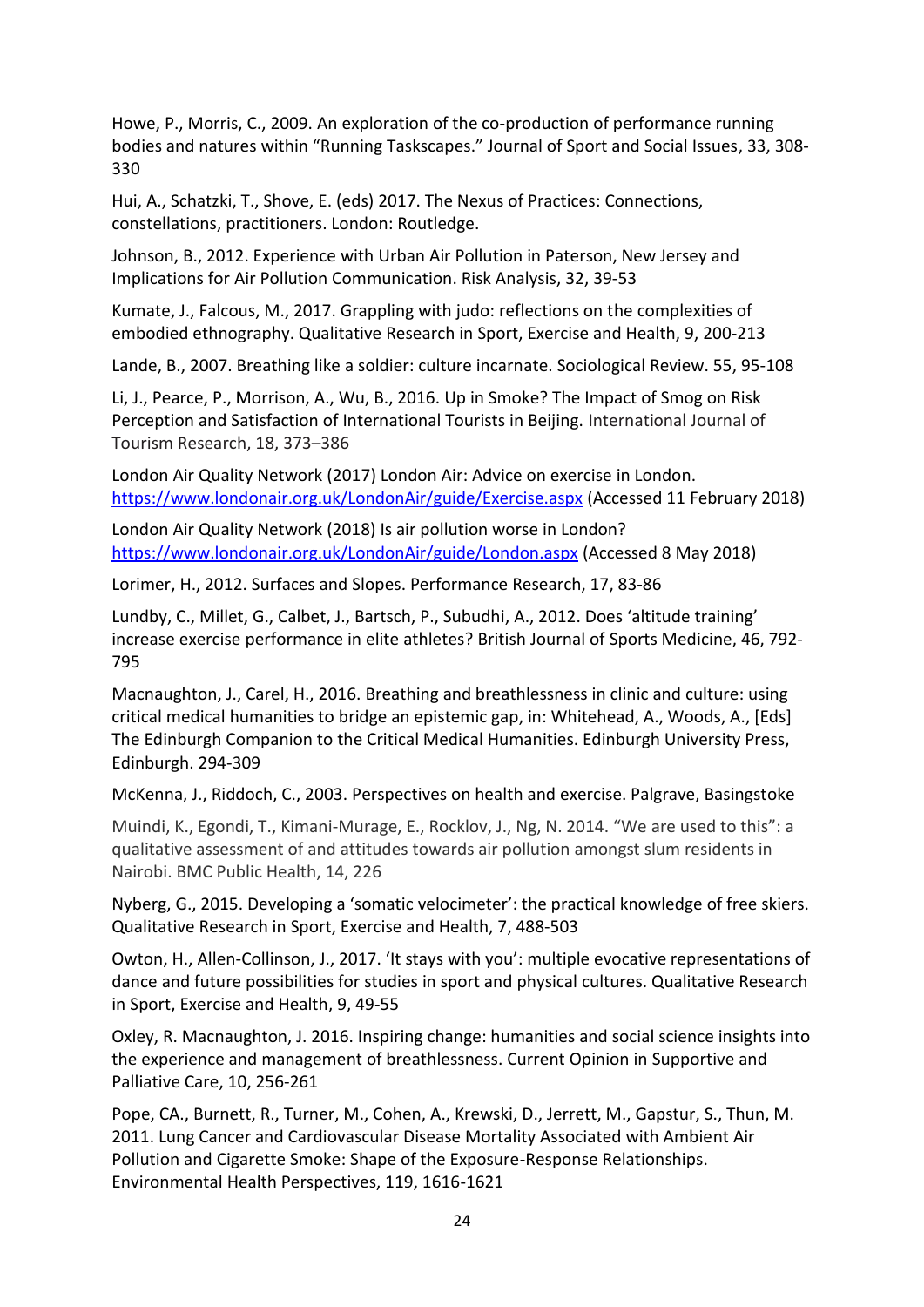Rundell, K., 2012. Effect of air pollution on athlete health and performance. British Journal of Sports Medicine, 46, 407-412

Rusko, H., Tikkanen, H., Peltonen, J., 2004. Altitude and endurance training. Journal of Sports Sciences, 22, 928-945

Saksena, S., 2011. Public Perceptions of Urban Air Pollution Risks. Risks, Hazards and Crisis in Public Policy. 2, 1-19

Schatzki, T., 1996. Social practices: a Wittgensteinian approach to human activity and the social Cambridge University Press, Cambridge

Schatzki, T., 2017. Sayings, texts and discursive formations. In Hui, A., Schatzki, T., Shove, E. (eds). The Nexus of Practices: Connections, constellations, practitioners. London: Routledge. 126-140

Scheerder, J., Breedveld, K., Borgers, J., 2015. Running Across Europe: The Rise and Size of one of the Largest Sports Markets, Palgrave Macmillan, London

Schmidt (2017) Reflexive Knowledge in Practices in Hui, A., Schatzki, T., Shove, E. (eds). The Nexus of Practices: Connections, constellations, practitioners. London: Routledge. 141-154

Schücker, L., Hagemann, N., Strauss, B., Volker, K., 2009. The effect of attentional focus on running economy. Journal of Sports Sciences, 27, 1241-1248

Sharman, J., Cockcroft, J., Coombes, J., 2004. Cardiovascular implications of exposure to traffic air pollution during exercise. QJM: An international Journal of Medicine. 97, 637-643

Shipway, R., Holloway, I., 2010. Running free: Embracing a healthy lifestyle through distance running. Perspectives in Public Health, 130, 270-276

Shipway, R., Holloway, I., Jones, I., 2012. Organisations, practices, actors, and events: Exploring inside the distance running social world. International Review for the Sociology of Sport, 43, 259-276

Sport England, 2017. Active Lives Survey 2015-16: Year 1 Report.

Tainio, A., de Nazelle, A., Götschi, T., Kahlmeier, S., Rojas-Rueda, D., Nieuwenhuijsen, M., Hérick de Sá, T., Kelly, P., Woodcock, J. 2016. Can air pollution negate the health benefits of cycling and walking? Preventive Medicine, 87, 233–236

Valentine, G. 2005. Tell me about: using interviews as a research methodology in Flowerdew, R. and Martin, D. [eds] Methods in human Geography: Second Edition, London: Routledge, 110-126

Wacquant, L., 2004. Body and soul. Oxford University Press, Oxford

Wakefield, S., Elliott, S., Cole, D., Eyles, J., 2001. Environmental risk and (re)action: air quality, health, and civic involvement in an urban industrial neighbourhood. Health and Place, 7, 163-177

WHO (2016) Ambient (outdoor) air quality and health.

Xu, J., Chi, C., Zhu, K., 2017. Concern or apathy: the attitude of the public toward urban air pollution. Journal of Risk Research, 30, 482-498